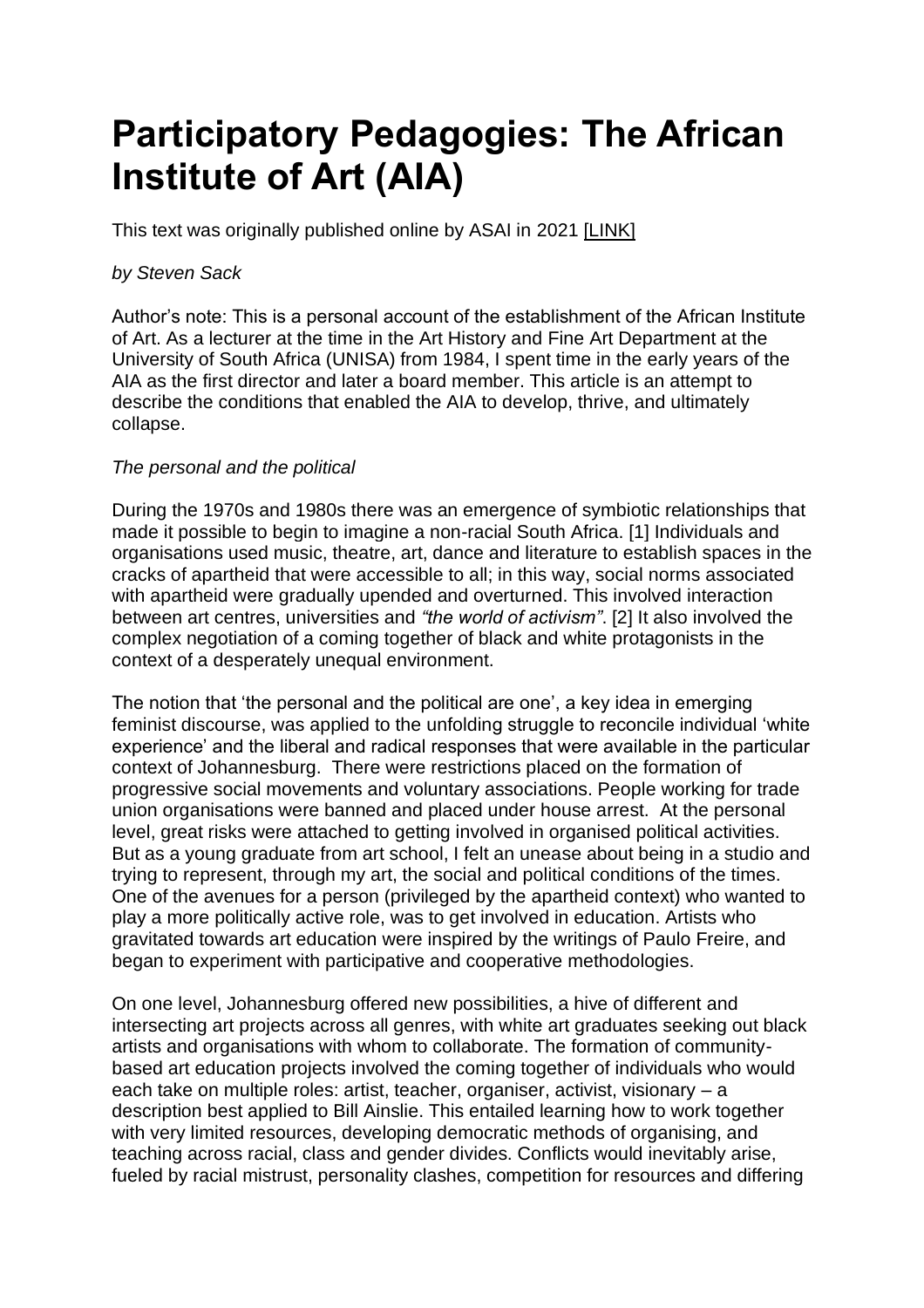opinions on the role, purpose and content of art. This emerging community was furthermore confronted by particular kinds of black hardship produced by apartheid. There were increasing levels of police violence against the black opposition, including the deployment of the army across townships to quell black resistance under the State of Emergency, between 1985 and 1989.

However, despite these conditions, there were multiple ways in which black artists began to gain access to training, education, studios, galleries and markets.



The AIA operated in an Art Education Context. Johannesburg 1970 - 80s

Illustration 1. Chart. Mapping the Art Institutional Landscape in the 1980s

This chart is a visual representation and a mapping of the key institutions that existed and were being established in the 1980s. The AIA was one element within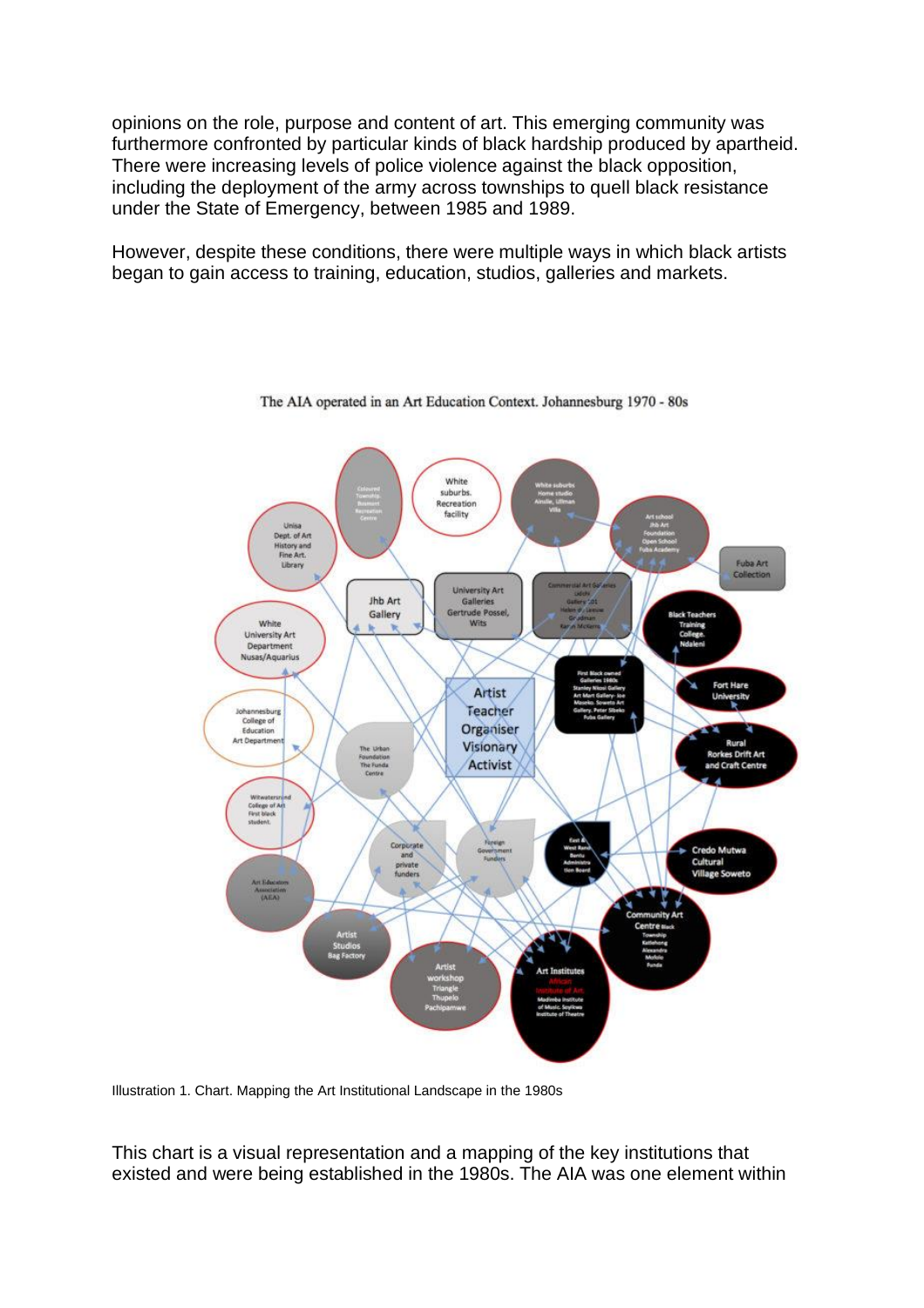this larger landscape. The use of a grey scale in this chart is intended to illustrate graphically the transformation that was taking place. Black, white and grey symbols illustrate the extent to which state institutions were beginning to reform and enable access to the very first black artists into those white institutions. The apartheid system was being challenged at every level through the inclusion of black students and artists in spaces that had not previously existed, or which were previously racially segregated. The museums began to reappraise their racial policies. Progressive art teachers, some using the Johannesburg Art Gallery as a base, began to organise, train, and share their resources with teachers and artists in the townships.

Writing in the 1980s, this is how I characterised those times:

*"In terms of some of the more recent 'refinements' of apartheid policy, with the socalled new dispensation and the tri-cameral Parliament, art was defined as an 'own affair', meaning that the different ethnic groups were required by law to develop culture in racially segregated institutions and with varying degrees of state support or restriction. In this way, culture is carefully monitored and made available selectively so as to prevent the 'conscientisation' of the masses…* [\[3\]](https://asai.co.za/participatory-pedagogies-the-african-institute-of-art/#_edn3) *Cultural venues are controlled so as to prevent the free flow of cultural ideas and to monitor the accessibility of liberatory visual ideology.* [\[4\]](https://asai.co.za/participatory-pedagogies-the-african-institute-of-art/#_edn4)

In 1984 the apartheid government, after holding an all-white referendum, introduced a new constitution ostensibly enabling each 'community' to deal with its own political affairs. Three houses of parliament came into being, segregated along racial lines. Whites were represented by the House of Assembly, 'coloureds' by the House of Representatives, and Asians and Indians, by the House of Delegates. This new constitutional arrangement was based on the premise that black people lived in separate homelands. The policy was that 'own affairs' were to be defined as laws and policies which specially related to a particular population group in relation to the maintenance of its identity and the 'promotion and support' of its 'way of life', culture, traditions, and customs.

Black South Africans would have no access to the political system and would not be represented in parliament. They would only be able to exercise political rights in the ethnically prescribed 'homelands' and only be allowed a limited governing role in township councils. This led to campaigns of political resistance, opposition to black local councils and the banning of black political opposition. Virtually all black cultural, political and trade union organisations were banned. And yet these campaigns were an unprecedented rehearsal for the national liberation that would arrive a decade later. Artists found spaces in which to begin to transform their lives.

Some of the earliest precursors to the community art centres emerged out of the efforts of township-based, black artists. The Katlehong Arts Centre, or KAC, was founded in 1969 by six Katlehong-based artists – including Stanley Nkosi, Lucas Sithole, Napo Mokoena and Morningstar Motaung – who comprised the Katlehong Arts Society. Following the student uprisings of 1976, this group succeeded in persuading the East Rand Bantu Administration Board (ERAB), to provide the financial support to establish an art centre, which is still active to this day. [\[5\]](https://asai.co.za/participatory-pedagogies-the-african-institute-of-art/#_edn5)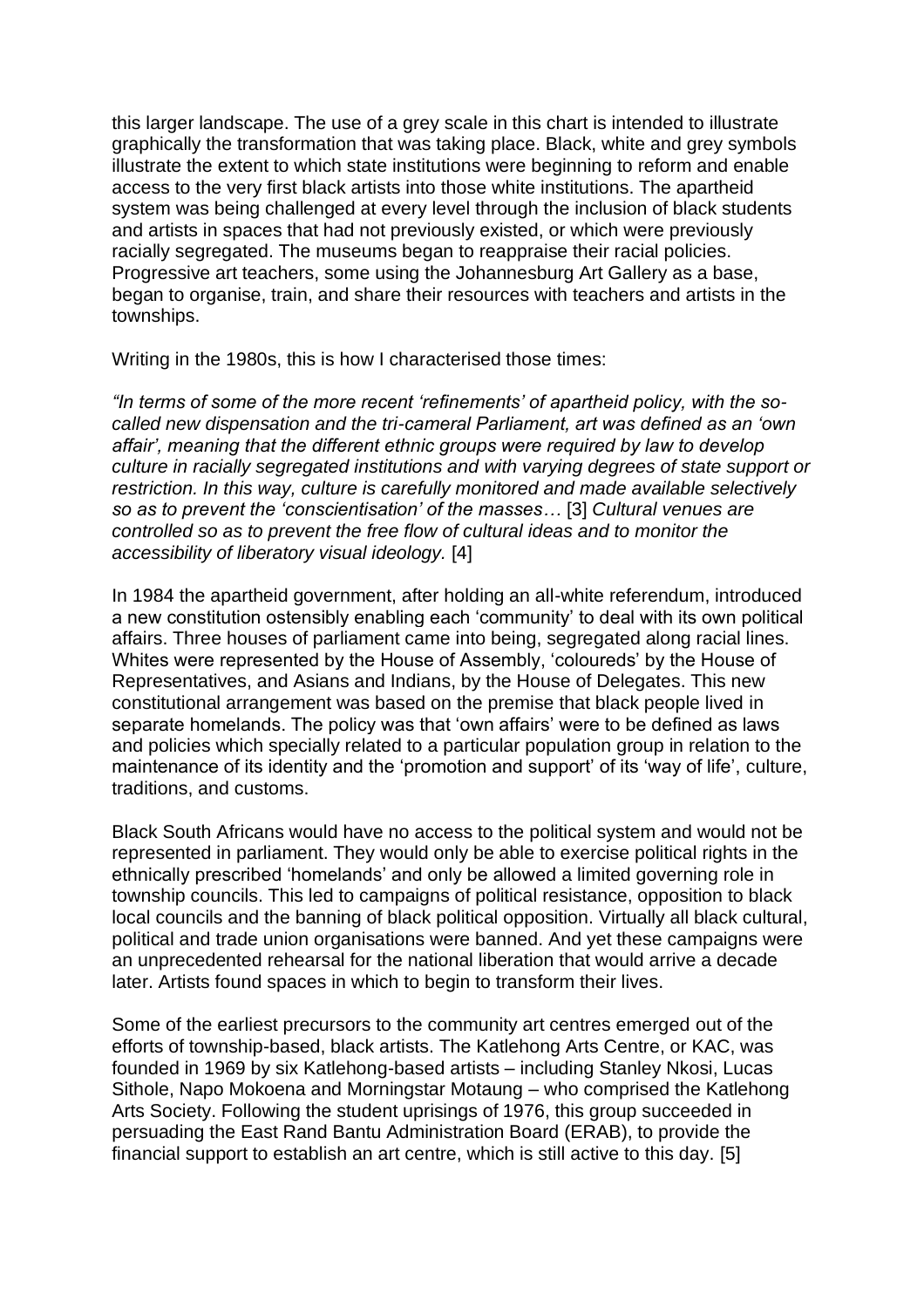The conditions that emerged in art centres in Johannesburg were very different to those arising in Cape Town, Durban, or Rorke's Drift. This article will situate the AIA in the particular physical and intellectual conditions of 1970s and 1980s Johannesburg.

## *From the Johannesburg Art Foundation (JAF), to the African Institute of Art (AIA), to the Funda Centre*

From the 1970s, a number of art students from Wits University, including myself, gravitated to Bill Ainslie's studios in the leafy and affluent suburb of Saxonwold. This was where one could meet black artists and find occasional employment as an art teacher. One would find Dumile Feni, David Koloane, Kagiso Pat Mautloa, Bongi Dhlomo, Anthony Nkosi, Dumisani Mabaso, Magkabo Helen Sebidi, Durant Sihlali, and others – many of them graduates of the Rorke's Drift Art and Craft Centre.

In practice, traveling to the white suburbs to get an art education was unsustainable for black artists and students, hence it was imperative to locate new resources in the city center and in the townships. As these activities moved to the townships, the concept of the community art centre took root. The notion of the 'art centre', growing out of an individual initiative, was a phenomenon of the suburbs, while 'community art centres' – in townships – were premised on community ownership and geared towards fulfillment of their communities' needs.

As these initiatives developed, they became facilities which were supported, to a limited degree, by both the state and the private sector. The East Rand Administrative Board (ERAB), the authority in charge of managing the East Rand black townships, was prevailed upon to provide salaries, equipment, and refurbished buildings for the KAT. Napo Mokoena describes the beginnings of this relationship: *"The first co-ordinator was Maribe Mamabolo who was recruited from Rorke's Drift. The agreement was that ERAB would be hands-off, but the municipality wanted to be involved and maintain oversight 'to ensure it was run properly'"*, he says. *"Members of the society who founded KAC were not paid, but full-time staff with certain responsibilities were paid. In the municipality's personnel management system, there were no posts for art trainers, so KAC teaching staff were employed as cleaners, drivers and labourers."* [\[6\]](https://asai.co.za/participatory-pedagogies-the-african-institute-of-art/#_edn6) This pragmatic acceptance of support from the apartheid state administration boards were one of the ways that artists created opportunities to pursue their artistic ambitions.

In developing the curriculum model and teaching approaches, the earliest inspiration came from the Rorke's Drift graduates and from some who had attended the Mxilikasi Centre in Bulawayo – producing a mix of art and craft activities. KAC 'fetched' artists from Rorke's Drift to undertake the training programme. Artists such as Ephraim Ziqubu, Bhekisane Manyoni and Gladys Xaba were brought to the centre to work as teachers. *"In those days we did a lot of training"*, says Mokoena. *"We had a loose, or ad hoc, training programme… The centre had links with local schools and learners would come to the centre after-school for a few hours for an arts programme."* [\[7\]](https://asai.co.za/participatory-pedagogies-the-african-institute-of-art/#_edn7)

In contrast to the idea of training, there was an emerging practice of 'teaching by example'*,* or 'participatory pedagogies'. At the Johannesburg Art Foundation, for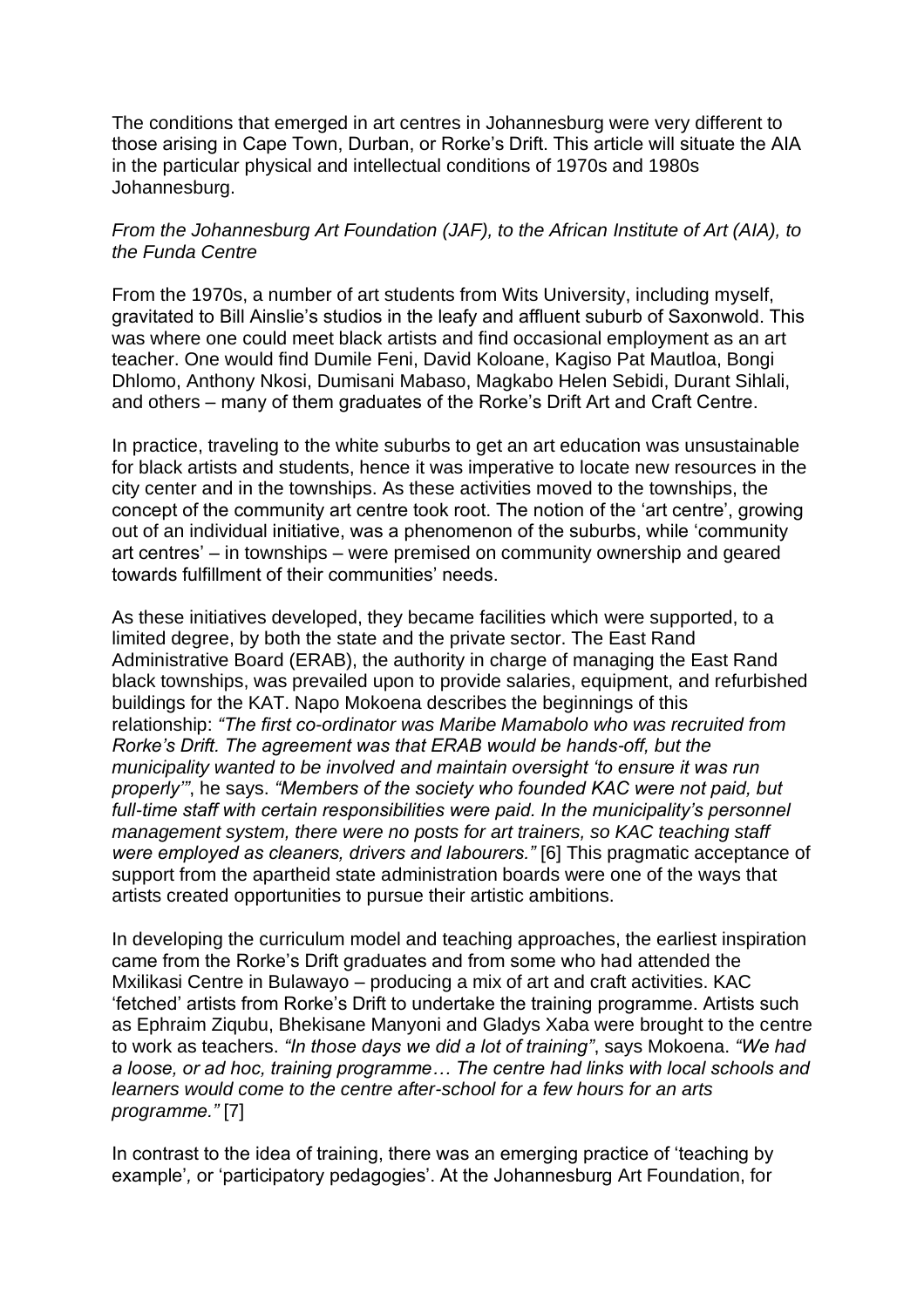example, teachers negotiated the challenge of teaching black students with a background in bantu education. Their response was to break down the hierarchy associated with teacher/ student and to find participatory methods for making and learning processes in the context of a collective studio practice. Artists' workshops, a hub of studios, and education using these experimental methods would be critical in realising this vision. An early example of this evolving practice in Johannesburg had emerged out of Ainslie and Koloane's participation in The Triangle Network workshop in upstate New York, during the summer of 1982. This space *"allowed artists to experiment and focus on process rather than product…. artists would learn by being around each other, sharing skills, discussing techniques, and debating each other's work and practices. Furthermore, the informal nature of the workshop meant that artists could organise the project without relying on museum, academic or commercial infrastructure and any agendas or restrictions that these might impose. With such an ideal framework for the context of South Africa at the time, Ainslie and Koloane started Thupelo – the first Triangle workshop in Johannesburg – in 1985."* [\[8\]](https://asai.co.za/participatory-pedagogies-the-african-institute-of-art/#_edn8) Other collaborative, not-for-profit artists' workshops followed, their names expressing their African identity: *Pachipamwe* (Zimbabwe), 'where we all come together', *Thupelo* (South Africa), 'to teach by example', *Thapong* (Botswana), a place in Botswana famous for its association with the Medu Art Ensemble.

But these alone could not sustain artists, and hence there was an increasing need for other forms of art education in black communities. There was a growing imperative for artists to become qualified teachers. This would set the stage for the next site of struggle, which was concerned with opening access to universities.

#### *The struggle to access Universities leading to the African Institute of Art.*

The story of black artists wanting to study fine art in a university is exemplified by the unsuccessful attempt by John Muafangejo, who had been a student at Rorke's Drift, to register for the degree at the University of Cape Town (UCT). Discussing the graphic print by Muafangejo which memorialises this event, Warren Siebrits describes the following: *"In 1971, John Muafangejo applied to study at the Michaelis School of Art at the University of Cape Town. He was interviewed and rejected (later he was accepted by Rorke's Drift as artist-in-residence). He did, however, record the event in the form of a linocut titled 'An interview of Cape Town University in 1971'."*[\[9\]](https://asai.co.za/participatory-pedagogies-the-african-institute-of-art/#_edn9)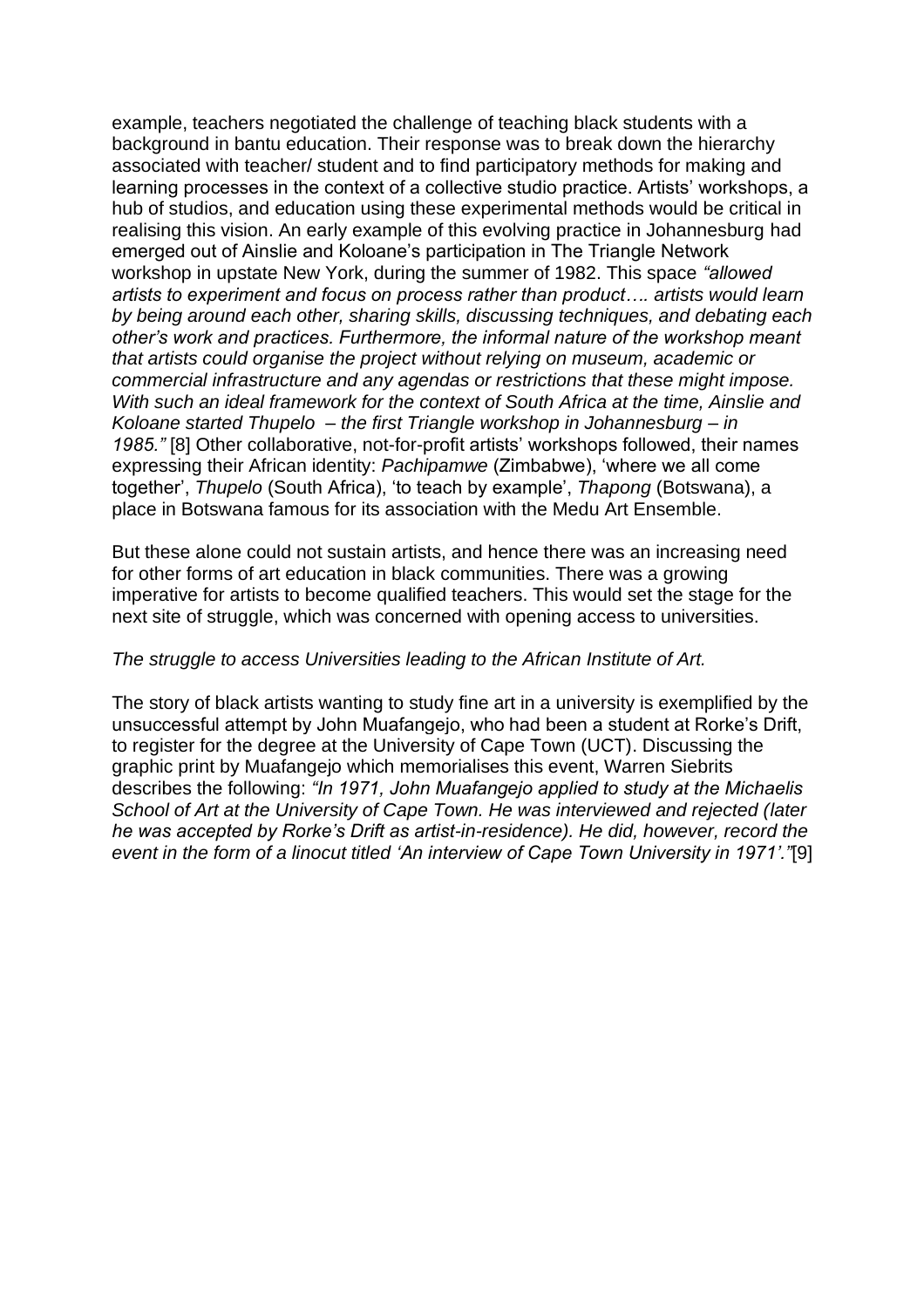

John Muafangejo, *An Interview of Cape Town University*, 1971. linocut, 41 x 56.5 cm.

One has to wonder why he was given an interview. The UCT committee must have thought it was possible for Muafangejo to attend the university if they made the offer. He ended up having to return to Rorke's Drift, where he was, no doubt, a very frustrated 'guest artist'. Rorke's Drift had provided artists the space for remarkable flowering of their talents. It should have been possible for one of their very best students to gain access to new opportunities. Muafangejo's rejection must have also dashed the hopes of those who established the Rorke's Drift Art and Craft Centre, who would have hoped that their graduates could have gained access to further levels of training to develop their skills. This decision was taken to mean that no other black artists could possibly think about applying to UCT. It also meant that art education for black artists could and would only take place in independent spaces, under precarious conditions, or in the emerging black universities and teacher training colleges.

## *The African Institute of Art*

It would take more than a decade for these conditions to begin to change and for the doors of white institutions to begin to open and enable black artists to access tertiary academic art education. The African Institute of Art (AIA), trying to learn from the successes and failures of already-tested methods, and in response to the interaction and approaches of the Johannesburg Art Foundation, Federated Union of Black Artists (FUBA), Katlehong Art Centre and the Alex Art Centre, developed a very particular mandate: to provide academically certified degrees for black artists.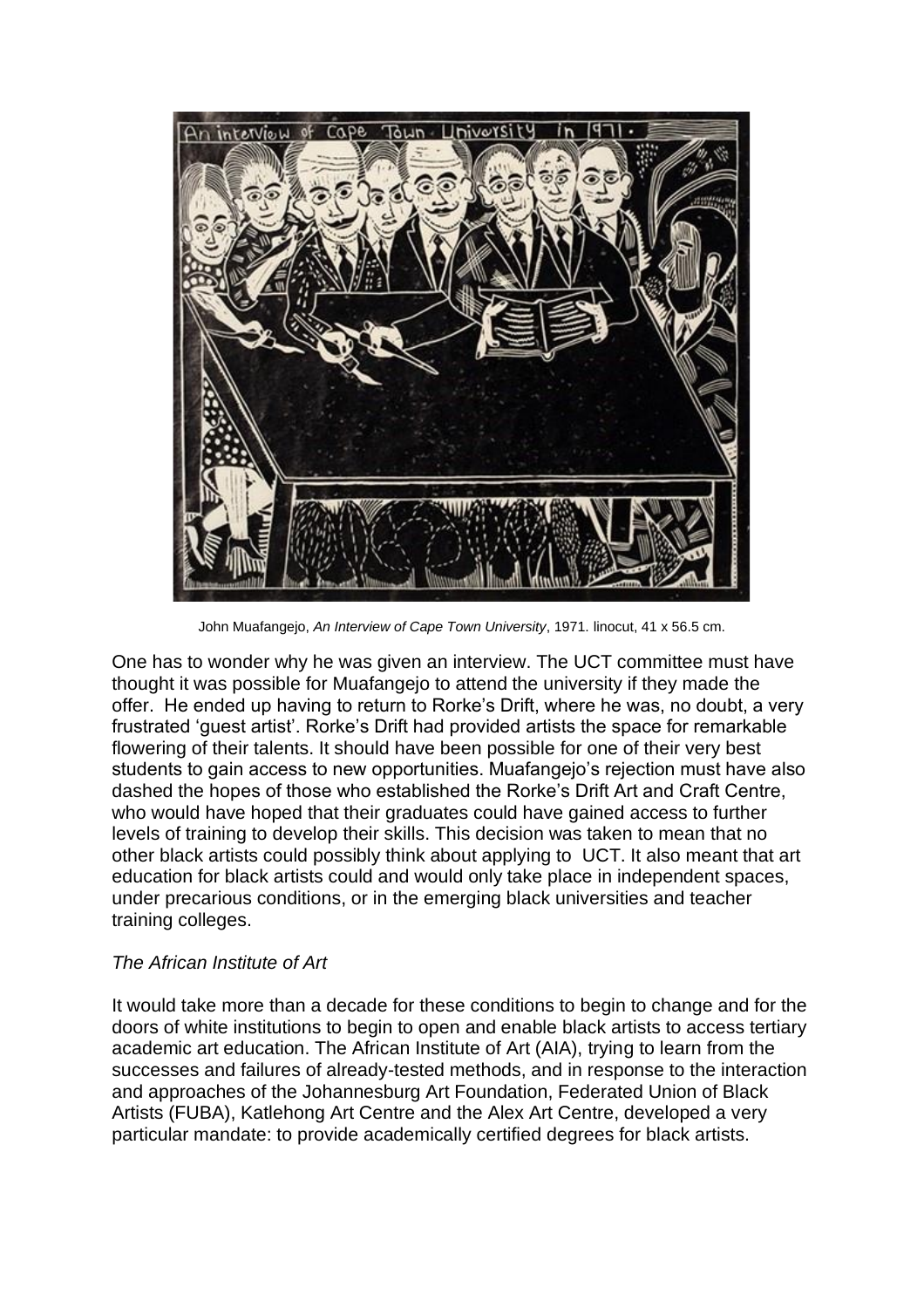Sandy Burnett (Summerfield), who was central to the establishment of the AIA, remembers its early history thus: *"The story of AIA starts with FUBA…. I was working for FUBA as program director responsible for the FUBA Collection. This entailed the importation of a significant collection of artworks donated by leading international artists as a gesture of solidarity with black artists under the apartheid regime (organized by Robert Loder and Anthony Caro). The intention was to provide a focus on the need for funding for black artists, as well as inspiration and education. To get the greatest impact I managed a high profile tour (five major South African cities) and mostly located the exhibition in non-traditional venues with greater access to the black community."* [\[10\]](https://asai.co.za/participatory-pedagogies-the-african-institute-of-art/#_edn10)

But Burnett became disappointed with the direction being undertaken by FUBA. She recalls that whilst she felt a commitment to the mission and purpose of FUBA, she felt that there was a lack of commitment on their part to fine art teaching. She began research into the viability of establishing a separate institution that would eventually be called The African Institute of Art. Burnett describes how she found a group of influential business and community-based individuals who agreed to become members of the board of the AIA: *"One of the first steps was to create a viable and influential board. Wilby Baqwa was a respected black businessman (he was Industrial Relations Consultant for Barlow Rand) on the FUBA board. He supported what I was advocating for and decided to join me in the effort."* [\[11\]](https://asai.co.za/participatory-pedagogies-the-african-institute-of-art/#_edn11) The board also included Leah Tutu, Emma Mashinini and a young lawyer, Miranda Barker, who would shepherd the organisation through matters of legal compliance. *"I remember spending time with Es'kia Mphahlele and driving him to potential buildings,"* recalls Burnett. *"The original documents record Wilby and I as the official founders. I remember when it came up at an early board meeting, and they all turned to me and said, "well Sandra would be the founder". However I really wanted to honour Wilby, because if he hadn't agreed to split off from FUBA and back my vision, none of what followed would have happened. So it was agreed that the registration would reflect both of us."* [\[12\]](https://asai.co.za/participatory-pedagogies-the-african-institute-of-art/#_edn12) (Sometime later*,* Wilby Baqwa, in 1989, became the first black board member of the Market Theatre.)

The intention, described by Burnett, was to go beyond what was taking place at the Johannesburg Art Foundation, other community art centres and FUBA, by developing a partnership with a university: *"I was concerned that a level of rigor and credibility was given to the students who would place their futures in the hands of AIA. I had approached WITS to try and establish some kind of collaboration, but to no avail. I also approached UNISA – which as a long distance learning institution seemed an easier fit. They were receptive and I remember conversations with you [Steven Sack]. Having the opportunity for students to get some credentials was critical in my view, given the challenge."* [\[13\]](https://asai.co.za/participatory-pedagogies-the-african-institute-of-art/#_edn13)

About two decades earlier, in 1965, when Professor Walter Battiss was appointed Professor of Fine Art at UNISA, he must have been deeply conscious of the fact that his students could only be white. He visited the Rorke's Drift Art and Craft Centre in 1974, as attested to by a photograph of him on the occasion of this visit. (Remarkably, in this photograph, Charles Sokhaya Nkosi appears at the back, guitar in hand. He would come to be a critical protagonist and leader in the unfolding thirty year story of the AIA at Funda).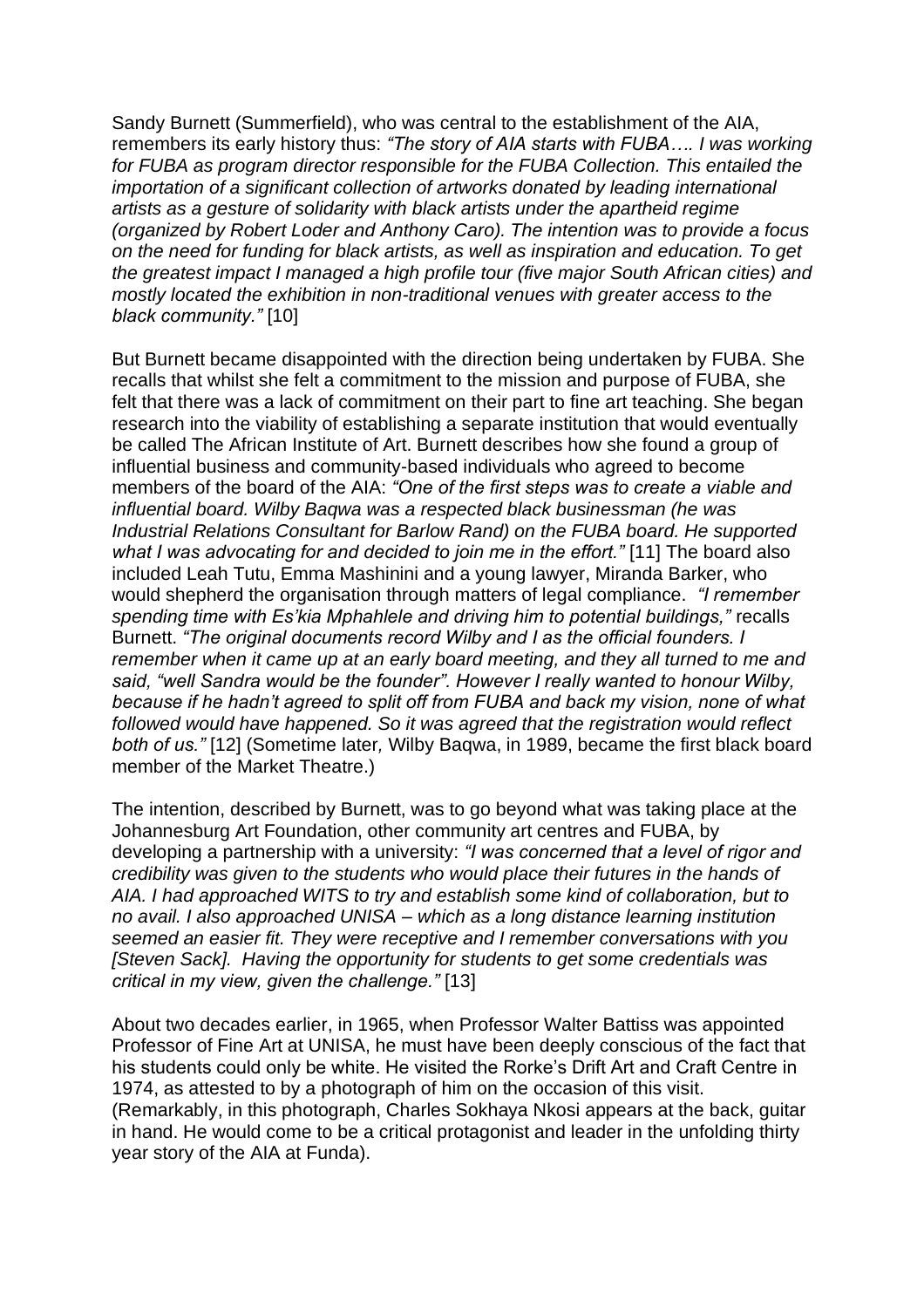

*Rorke's Drift class of 1975 fine art students*, 1974, Otto Lundbohm (back row, left), Charles Nkosi (back row, third from left, with guitar), and guest lecturer and artist Walter Battiss (far left, front row), outside printmaking studio, Photograph © 2011 by Malin Sellmann.

By the time I was teaching in the Fine Art and Art History Department in the 1980s, black students were beginning to enroll for the Bachelor of Fine Art degree at UNISA. However, working in a distance-education programme, it was presumed that the students had access to studios, equipment and materials, and to a post office from which to post their assignments. There were annual student contact visits by the lecturers; I recall going to conduct a workshop in what was then South West Africa (now Namibia). It was facilitated and hosted by a local institution called the Academia, which was affiliated to UNISA. It did not allow black students onto the property.

The idea discussed with Sandy Burnett then, was that the way to achieve the objective of the AIA was to provide academic training by forging a partnership with UNISA. This way the students could achieve their degrees, while the AIA provided tuition, equipment and space. This led to discussions with Matsemela Manaka, who in 1984, was just embarking on a new ambitious partnership with the Urban Foundation and the newly-built Funda Centre in Soweto. Despite the fact that Funda Centre was not Burnett's first choice, all other options failed to materialise: *"During 1983 and 1984 I was trying to get a premises close to the downtown Johannesburg area – better to facilitate interracial interactions amongst artists (it would take the Bag Factory and some 8 years later to achieve that). First, I wanted to use a section of the power station complex in Newtown – that didn't work. Then I spent so much time trying to get a huge mansion type building somewhere close to the east side of downtown Jeppe/ Fairview. It was empty and essentially abandoned but heavens forbid that it be used for a non-racial school!! I remember lobbying all over the place, newspaper articles, city representatives, even going door to door to get signatures from neighbours. All in vain."* [\[14\]](https://asai.co.za/participatory-pedagogies-the-african-institute-of-art/#_edn14)

Having failed to find a space in the city, as *"it ended up being too controversial an idea to bring an arts centre focused on black artists into the downtown real estate"*,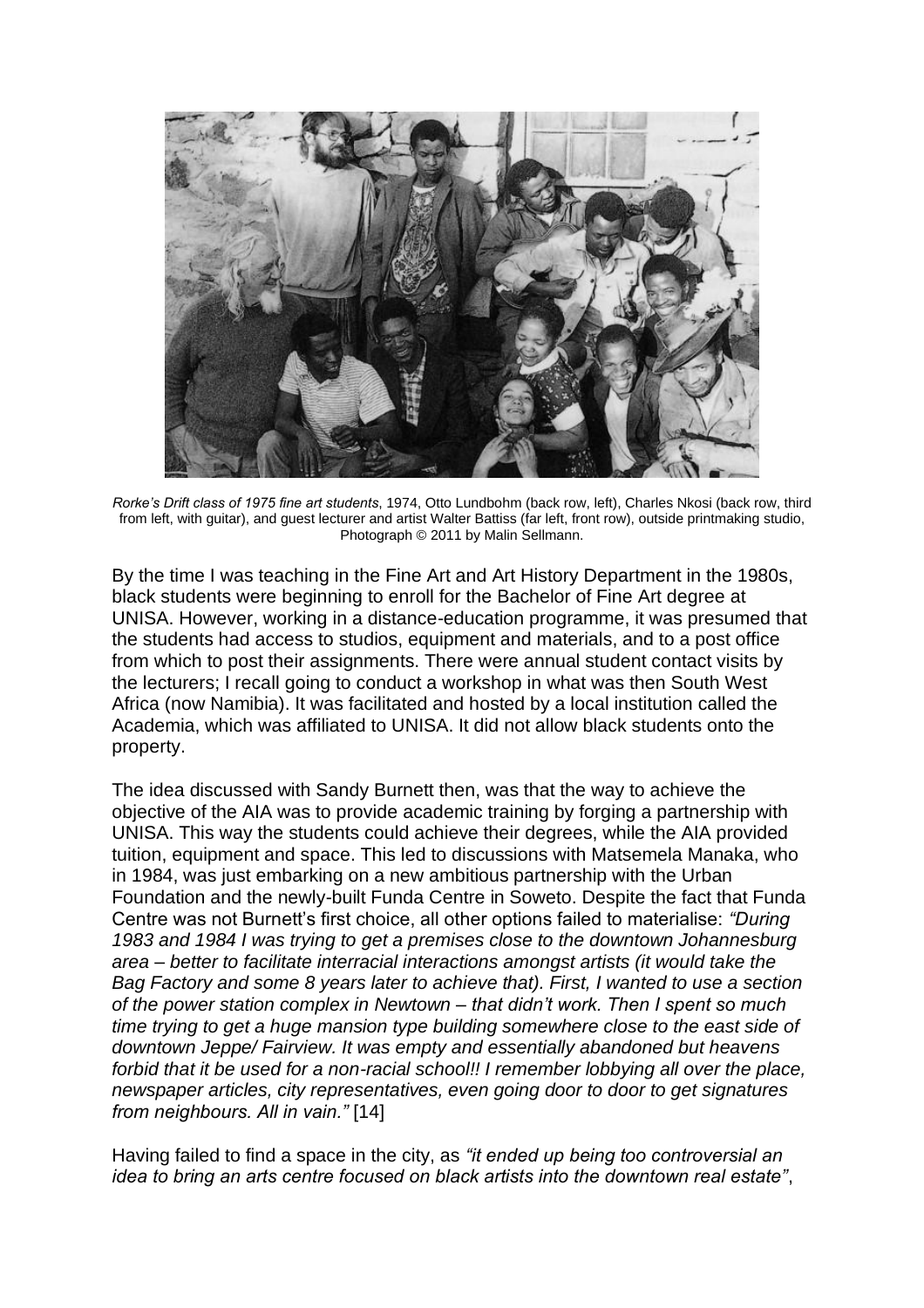Burnett turned to Manaka and the newly established Funda Centre, which was planned to include the arts. [\[15\]](https://asai.co.za/participatory-pedagogies-the-african-institute-of-art/#_edn15)

# *Funda Centre and the Urban Foundation*

In an article titled *The Urban Foundation: Another Perspective,* the Executive Director Robin Lee describes how the Funda Centre would emerge in 1977 in an attempt to effect structural changes *"and not involve itself in political or party political issues"*. [\[16\]](https://asai.co.za/participatory-pedagogies-the-african-institute-of-art/#_edn16) Writing in 1982, on the fifth anniversary of the founding of the Urban Foundation (UF), Lee describes what he called the 'creative tensions,' between various elements of South African society and the need for actions that could be taken to address the improvement of the quality of life of black South Africans. The UF would seek to establish alliances with the newly forming democratic community movement and community leadership across South Africa. [\[17\]](https://asai.co.za/participatory-pedagogies-the-african-institute-of-art/#_edn17) *"For us the private sector certainly includes commerce and industry; but it also includes professional associations and individuals in private practice, voluntary associations of all kinds, trade unions, churches and individuals acting in their private capacity…. What is perhaps the central value represented by the Foundation, that is, the value of voluntary association. The Foundation is based on the assumption that valuable contributions to change can be made by a spectrum of groups formed by voluntary association and these groups represent a significant counterweight to the power of the 'public sector' — namely political government and state administrative structures."* [\[18\]](https://asai.co.za/participatory-pedagogies-the-african-institute-of-art/#_edn18)

A major education initiative of the UF would be the Funda Centre, located on the eastern boundary of Soweto, near to Baragwanath Hospital, a new shopping centre and other community development facilities. Professor Es'kia Mphahlele was the founding Chairperson of the Funda board. In his keynote address at the official 1984 launch, he recognised the commitment made by the Urban Foundation to advance *"non-formal education, i.e. a variety of enrichment programmes that fall outside of the conventional school structures."* [\[19\]H](https://asai.co.za/participatory-pedagogies-the-african-institute-of-art/#_edn19)e said to the assembled audience of seven hundred people, *"The alternate facilities must boldly tackle the problem of art teacher training. Teachers, community workers, church leaders, youth group leaders and parents must be taught how to educate through art. There exists a desperate need, amongst Black youth, for an education that addresses them in a personal way that offers opportunities for self-expression and the development of sensory perception."* [\[20\]](https://asai.co.za/participatory-pedagogies-the-african-institute-of-art/#_edn20) Mphahlele described a critical role for its 'users', stating that each organisation would have control over the programmes that they conducted. [\[21\]](https://asai.co.za/participatory-pedagogies-the-african-institute-of-art/#_edn21) In a later address at the 1986 Funda Forum, Mphahlele talked of the need for a new curriculum and the role that Funda could play in offering an alternative to state education in order to *"neutralise the hidden curriculum"*[.\[22\]](https://asai.co.za/participatory-pedagogies-the-african-institute-of-art/#_edn22) He talked about how black people, under Bantu Education and Christian National Education, had for too long endured an education for purposes not of their own choosing. Most significantly, for Mphahlele, this new approach at Funda would involve what he described as a humanistic learning environment, which must include art education. [\[23\]](https://asai.co.za/participatory-pedagogies-the-african-institute-of-art/#_edn23)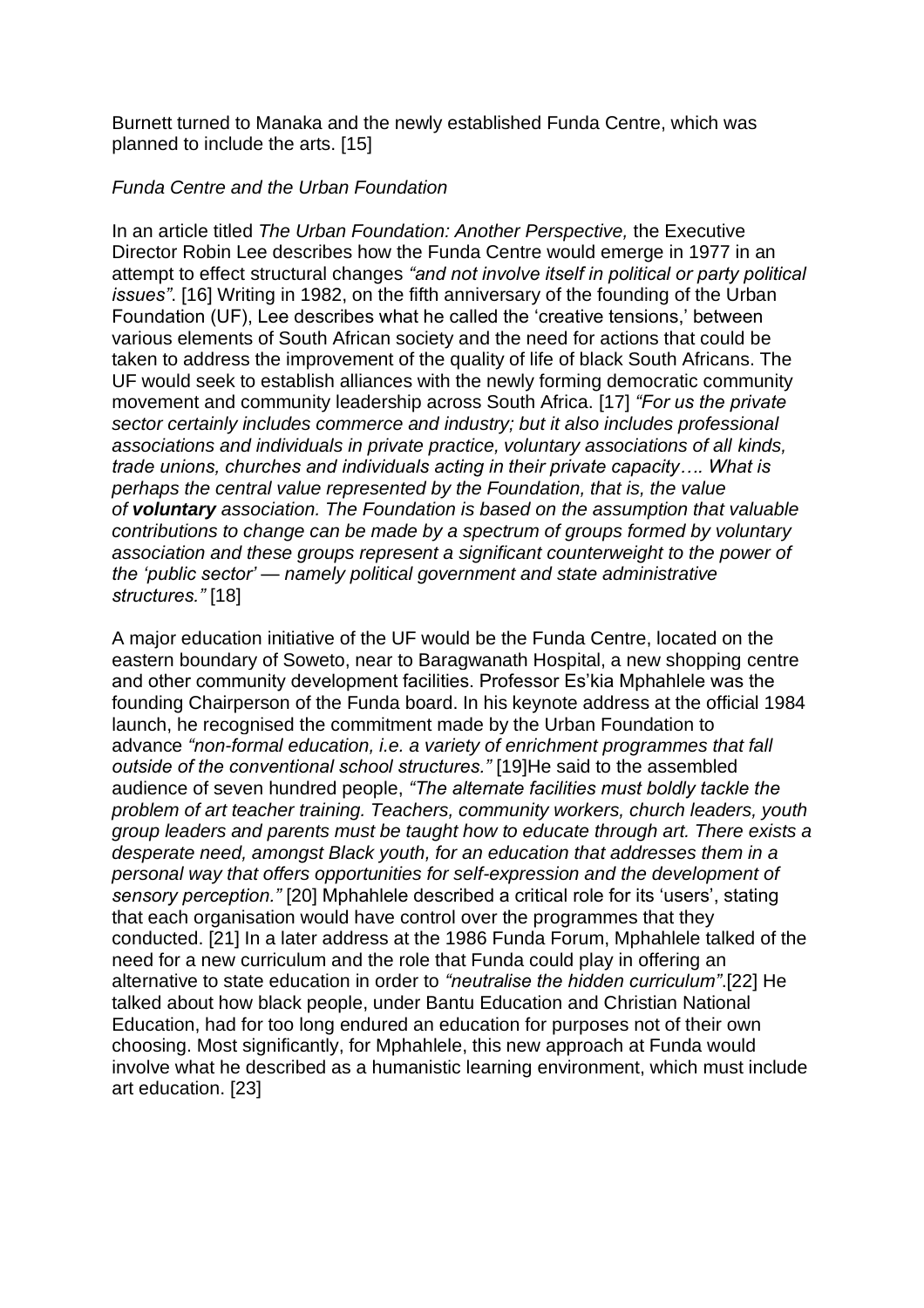

Signing Ceremony at which consortium of Funda Users clinch agreement.

*Es'kia Mphahlele with Funda Board members and funders.*

In 1984 Matsemela Manaka started working with the Urban Foundation to help establish the art centre. Apart from the art centre, the Funda campus would include a teachers centre, a science centre, a library, a hall and a restaurant. Manaka was first allocated a very small building, but insisted on a larger one, which he got. The art centre was to contain within its limited space, the Soyikwa Institute of Theatre under Manaka, the Madimba Institute of Music, started by Motsumi Makhene, the Soweto branch of Afrapix, and the African Institute of Art. Within a matter of a year, a makeshift theatre was created, and small rooms were sound-insulated as practice rooms. There was also an active dance programme, started by Nomsa Manaka. Sibongile Khumalo was appointed as the first head of the art centre.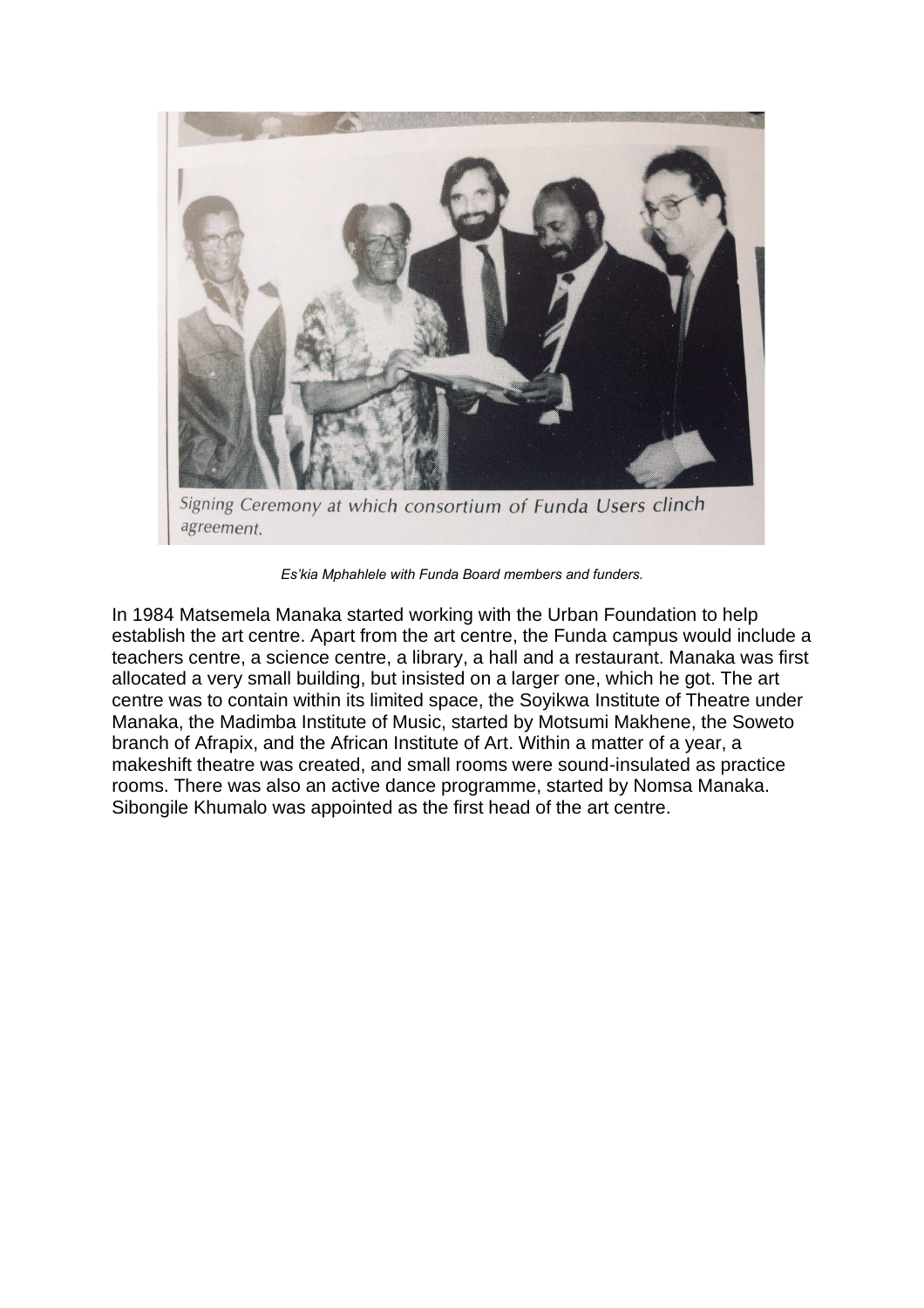*Establishing the AIA at Funda*



Matsemela and Nomsa Manaka, Photo courtesy of Brandsouthafrica.com, Market Remembers Manaka, 17 March 2004.

Following a conversation between myself, Burnett and Manaka, it was decided that I would approach UNISA to continue to pay my salary whilst seconding me to become the first Director of the AIA at Funda, to which UNISA agreed. And so the UNISA Department of Fine Art and Art History formally became the means by which access to tertiary academic art training could be afforded to aspiring black art students in Soweto. The Department of Fine Art and Art History entered into an agreement with the AIA board, while the UNISA Library entered into an agreement with the Funda Library, which became a study centre for students. One of the advantages of studying through UNISA was that it made access to enrollment much

easier: there were special 'mature age exemption' criteria, and students with a minimal matriculation qualification could register to study.

My initial tasks as director involved reporting to the board on progress in accessing funding, engaging support staff, appointing tutors, finding bursaries for students, buying tools and machinery to equip the workshops, and acquiring art materials for the students and the guest artists.



Sibongile Khumalo, Head of Funda Art Centre 1986.

The funding debates at the time were fractious. It was the start of the boycott and disinvestment campaigns. On one occasion Manaka travelled to meet with the Dutch antiapartheid offices in Amsterdam, in order to solicit support. He

Sibongile Khumalo

had to hide the AIA report as it showed that it had received financial aid from the Shell Oil Company, which had an active arts programme in South Africa. The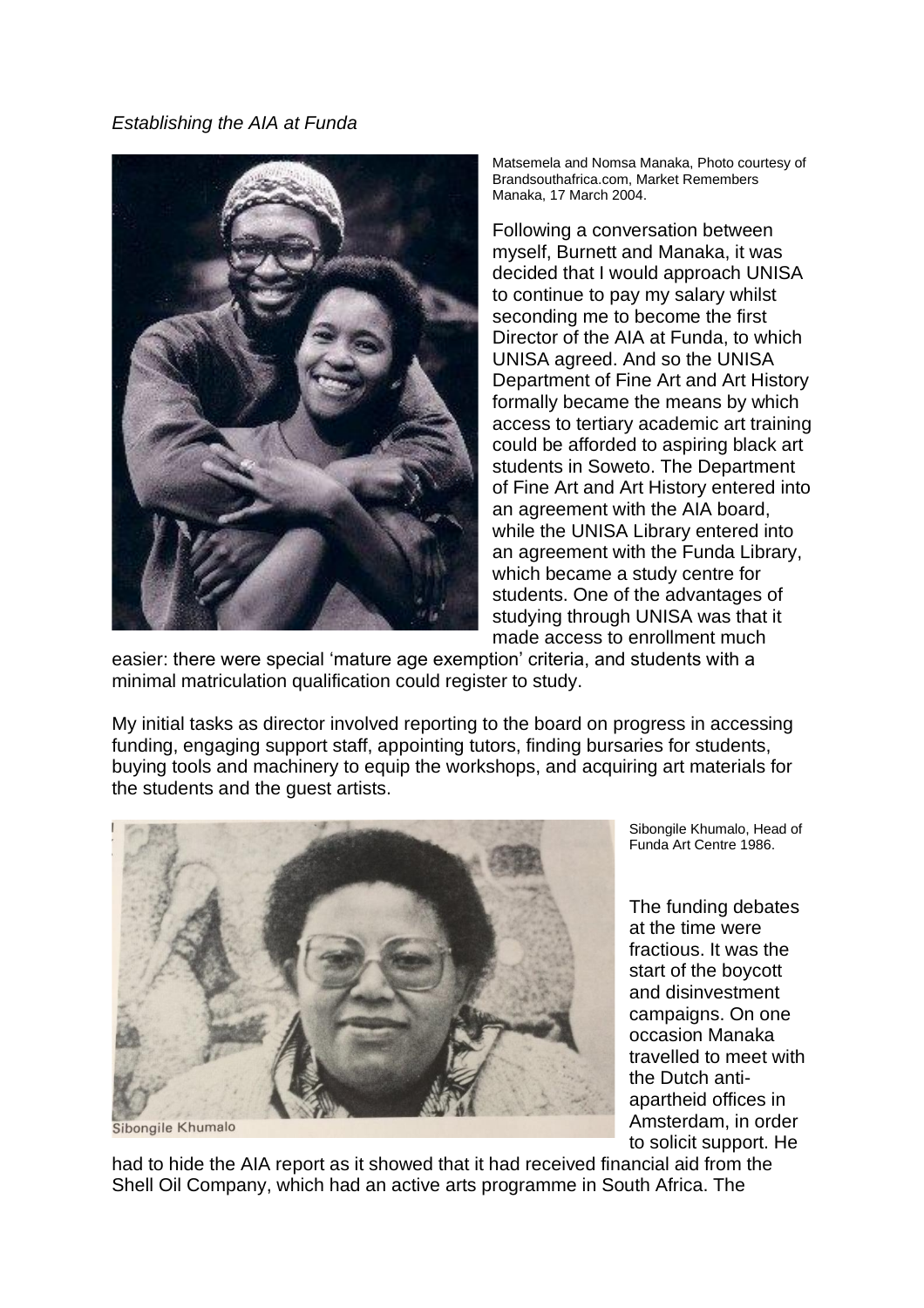campaign to pressure Shell to disinvest from South Africa was a major project of the anti-apartheid activists in Holland. (In these debates, I recall Sipho Sepamla from FUBA saying, *"I will take dirty money from anyone and launder it"*.) After months of negotiations with CitiBank, an American Bank, for possible funding, they made the announcement that they too were disinvesting from South Africa. But a particularly important development was funding that was obtained as part of an initiative by the Funda Centre as a whole, from the United States Agency for International Development (USAID). This enabled the AIA to develop Khula Udweba, the teacher training programme, to which I will return below.

## *The AIA opens its doors*

I was joined by Sokhaya Charles Nkosi, Rorke's Drift alumni, who would oversee the studios and the practical teaching. Wits University graduates Michelle Jersky and Hazel Friedman were brought in to assist with teaching art history. Michael McIlraith, from the Johannesburg College of Education, set up the initial pilot study for Khula Udweba Art Teachers training programme. A printmaking and sculpture facility was established, and an outdoor work area for sculptors, paved. There were other rooms



on the campus that would be used for art history and art education classes. I recall approaching the contractors who were busy building roads into Soweto and they agreed to provide the concrete paving for an outside working space. Wilby Baqwa opened doors to companies within the Barlows group and thus paper, wood, steel and other materials were provided for free. We had a small printing press made for us, and with technical advice from the sculptor Ian Redlinghuys, Afrox equipped the sculpture studios with welding machines and cutting torches. These would enable Vincent Baloyi, a guest artist at the AIA, to produce the first steel public sculpture for Funda and Soweto.

*Vincent Baloyi, alongside his 'Zimbabwean Birds' sculpture at Funda Centre*,

Photograph courtesy of David Andrew.

From 1985 students began to arrive and enroll at Funda – starting with a recent matriculant, Sydney Selepe, who was followed by a Rorke's Drift graduate, Avashoni Mainganye. Selepe describes the early years in an unpublished article: *"In 1986 there were 9 students registered for the BAFA Degree programme, 5 students in*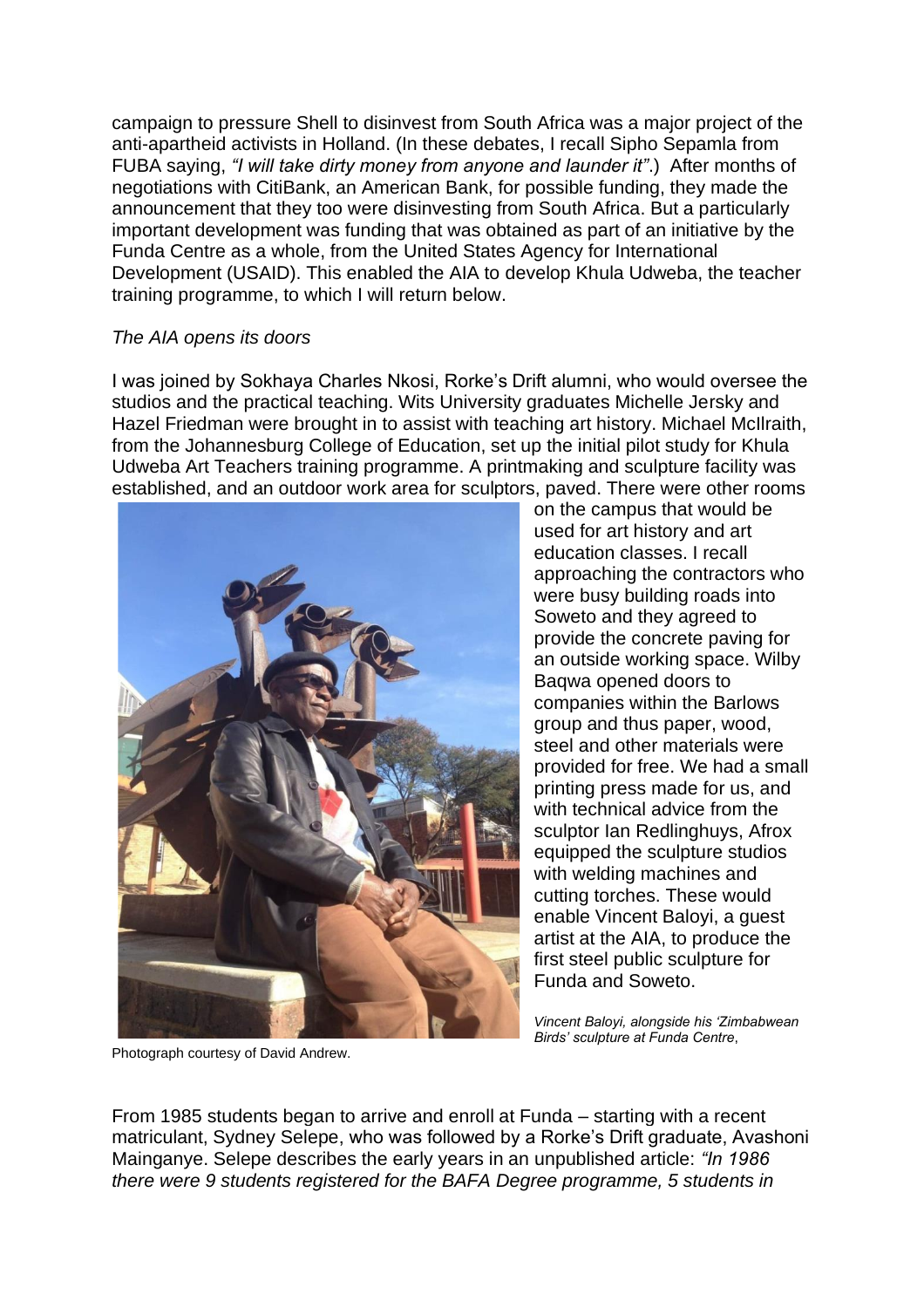*their second year and four in their first year."* [\[24\]](https://asai.co.za/participatory-pedagogies-the-african-institute-of-art/#_edn24) When Tanki Mokele joined, said Mainganye in a telephone interview, *"he brought with him his amazing talent"*. [\[25\]](https://asai.co.za/participatory-pedagogies-the-african-institute-of-art/#_edn25) Matsemela Manaka, Mainganye, Nhlanthla Arthur Xaba, Tanki Mokele and Sokhaya Nkosi provided inspiration and leadership. Because of the fact that Mainganye only spoke VaVenda and English, the common language in the studios was English. He writes: *"We could discuss anything from art to politics, openly in the passage… one could easily bump into Professor Mphahlele and the likes and that was very inspiring."*[\[26\]](https://asai.co.za/participatory-pedagogies-the-african-institute-of-art/#_edn26)

Avhashoni Mainganye recalls how, in contrast to his experience at rural Rorke's Drift, Funda Centre was always busy, *"a hive of activities of different artforms"*. [\[27\]](https://asai.co.za/participatory-pedagogies-the-african-institute-of-art/#_edn27) The programme included practical courses in drawing, painting, sculpture and printmaking. Mainganye shared his skills learnt at Rorke's Drift, introducing printmaking to the other students. There was a strong emphasis on watercolour, and the students invited members of the Watercolour Society to offer courses. Mainganye writes: *"The late Eduardo Villa, Ulrich Schwenecke and Afrox personnel were invited to share their experiences with us… [as was] Theo Gerber, the surrealist painter whose 'mystic technique' changed me completely."* [\[28\]](https://asai.co.za/participatory-pedagogies-the-african-institute-of-art/#_edn28) Students were taught techniques and methods of mural painting and were commissioned to paint murals on the walls across and beyond the campus. There was an annual student exhibition hosted in the hall, and some of the students began to sell works.



*The prefab at Funda Art Centre*, 2017, Photograph courtesy of Mduduzi Ndzingi, (Sowetan Live).

Mainganye became the official photographer. *"I used to sleep in the darkroom, developing and printing pictures."* His interest in photography led him to document the dance and the drama students in rehearsal and recalled how *"Matsemela was like a big brother and he introduced me to other art-forms; and I could feel myself being a part of the dance and the drama."* [\[29\]](https://asai.co.za/participatory-pedagogies-the-african-institute-of-art/#_edn29)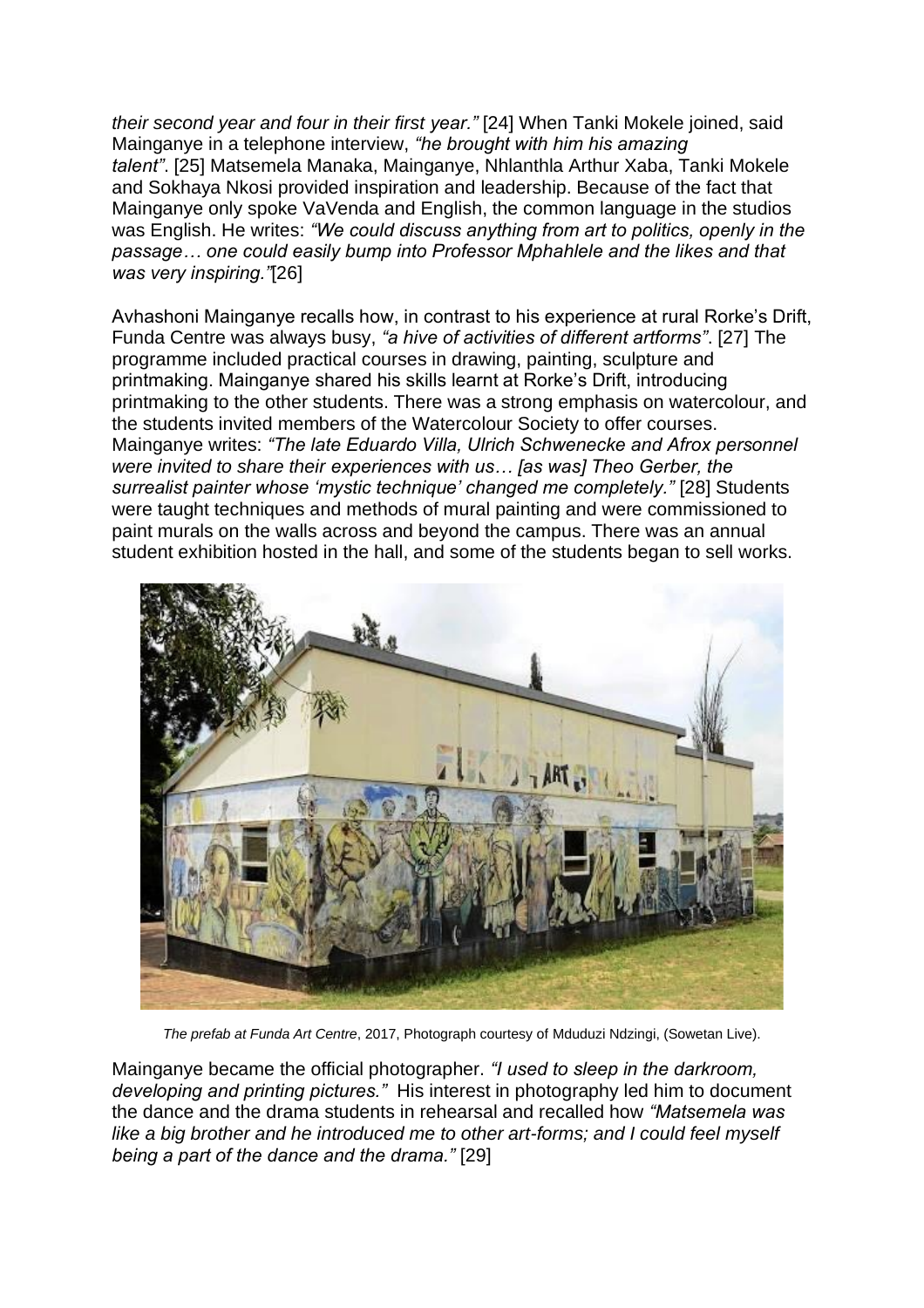The UNISA Art History course followed a eurocentric, 'traditional' approach, where the story of art was told as a series of unfolding art styles and movements beginning in Egypt, Greece and Rome and culminating in European art from the Renaissance to Modernism. About the programme, Selepe writes: *"The course material was not only Eurocentric, it also made assumptions about class, environment and used approaches that were inappropriate for the students from the townships."* [\[30\]](https://asai.co.za/participatory-pedagogies-the-african-institute-of-art/#_edn30) In 1983, the UNISA department had removed *Primitive and Prehistoric Art* entirely from the syllabus. This meant that the history of 'Bushmen' – Khoisan – art (enormously influential to the founder of the Department, Walter Battiss) had been removed from the syllabus. This was partly to do with the offensive nature of terms such as 'primitive' and 'prehistoric' to refer to art from Africa. This kind of terminology emerges from the history of literature about and collections of 'primitive art' in Europe and America. In South Africa, writing and research on the subject has been primarily produced by archaeologists and anthropologists, rather than by art historians. Lize van Robbroeck describes the period: *"The concept of 'the primitive' points to one of the key assumptions that underpinned Western knowledge of this era – the notion that although fundamental human nature was the same everywhere, some cultures were more advanced than others… In particular, certain theories of race and culture that formed the intellectual foundation and justification for the system of separate development in South Africa were drawn from the academic discipline of anthropology. It is no coincidence, therefore, that some of the most influential writings about modern 'black art' of the apartheid era were produced by anthropologists."* [\[31\]](https://asai.co.za/participatory-pedagogies-the-african-institute-of-art/#_edn31)

But debates among the Funda Arts Centre community were vigorous. In an Arts Seminar held at the Centre in 1985, under the auspices of the African Institute of Art, Soyikwa and Madimba,

*"a debate arose as to the value and purpose of hanging an African mask or any other traditional object, on the wall of one's living room. It was argued that the intrinsic meaning and function of such an object would be completely undermined. Art, it was argued, in traditional society, was a vital, living activity that was integrated within the mainstream of the community. It was felt that the hanging of artworks on the walls of one's house, was really a kind of superficial showmanship intended to elevate one's intellectual status. It is undoubtedly true that art's explicit function changes continually – traditional people did not hang masks on their walls as decoration – these masks constituted a vital part in performed rituals. But this fact does not prevent us in the 1980s from obtaining a different kind of emotive and intellectual experience from the mask. Other participants in this discussion argued that the act of displaying an artwork and in particular a traditional image, in one's home, is in fact an extremely important form of cultural identification: an affirmation in which one is recognising the importance of such images or relics and furthermore giving them a worth and value usually given to objects and images derived from the Western tradition".* [\[32\]](https://asai.co.za/participatory-pedagogies-the-african-institute-of-art/#_edn32)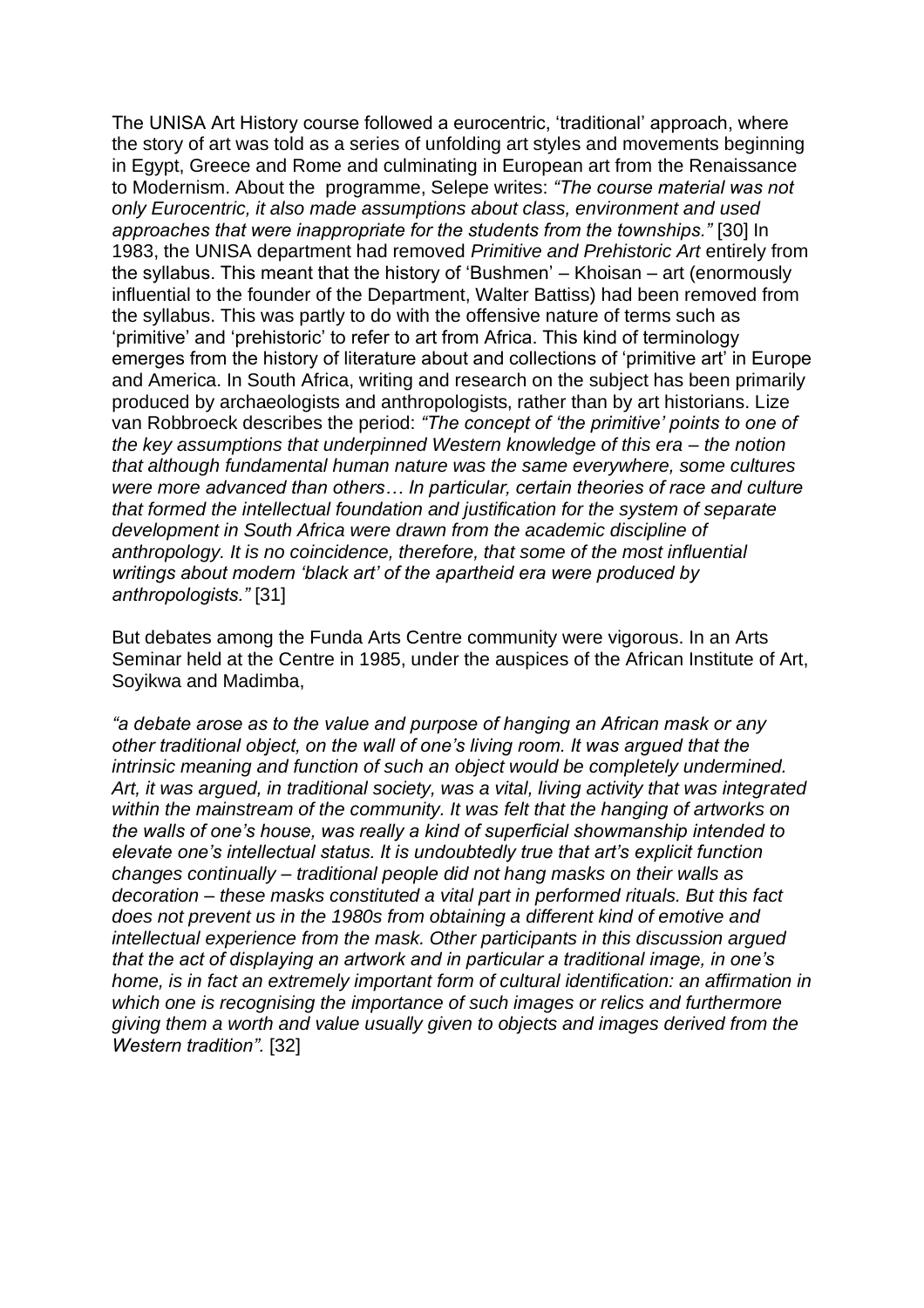

*Steven Sack, Matsemela Manaka and Motsumi Makhene (from left) attending a seminar in the Art Centre*, Photograph courtesy of 'Funda Community College' Facebook page, posted January 9 2020.

The average UNISA fine art student registered for two courses per annum, studying on a part-time basis, while the students at Funda, who were studying full-time, were registered for four courses. It became clear that they were overwhelmed by the sheer quantity of work. Most of the students did not complete the degree course. Selepe writes: *"At the end of the first ten years of the AIA the BAFA course did not produce a great outpouring of university graduates. Sydney Selepe was the first student to graduate in the BAFA degree programme in 1991."* [\[33\]](https://asai.co.za/participatory-pedagogies-the-african-institute-of-art/#_edn33) Selepe was later employed to head the Funda Art Centre, when Funda became the Funda Community College. The other student who managed to complete the degree was a school teacher, Ms Thuli Bhengu, who also graduated with a BAFA degree – for which she was miserably persecuted by her jealous headmaster. [\[34\]](https://asai.co.za/participatory-pedagogies-the-african-institute-of-art/#_edn34)

## *The Khula Udweba Programme*

One of the great successes, and indeed legacies, of the AIA programme was the Khula Udweba Teachers Training Programme. Lindy Solomon, a recent graduate with a Higher Education Diploma from UCT, was employed to lead this new programme. A group of twelve participants, from township and rural backgrounds in 'bantu education' and in Christian National Education, embarked on what would become a hugely catalytic project for art education, not only at Funda and regionally, but nationally too, through the publication of a book. The group was exposed to alternative pedagogies and experiments with participatory methodologies, and in some cases, were offered a variety of new opportunities to make or teach art.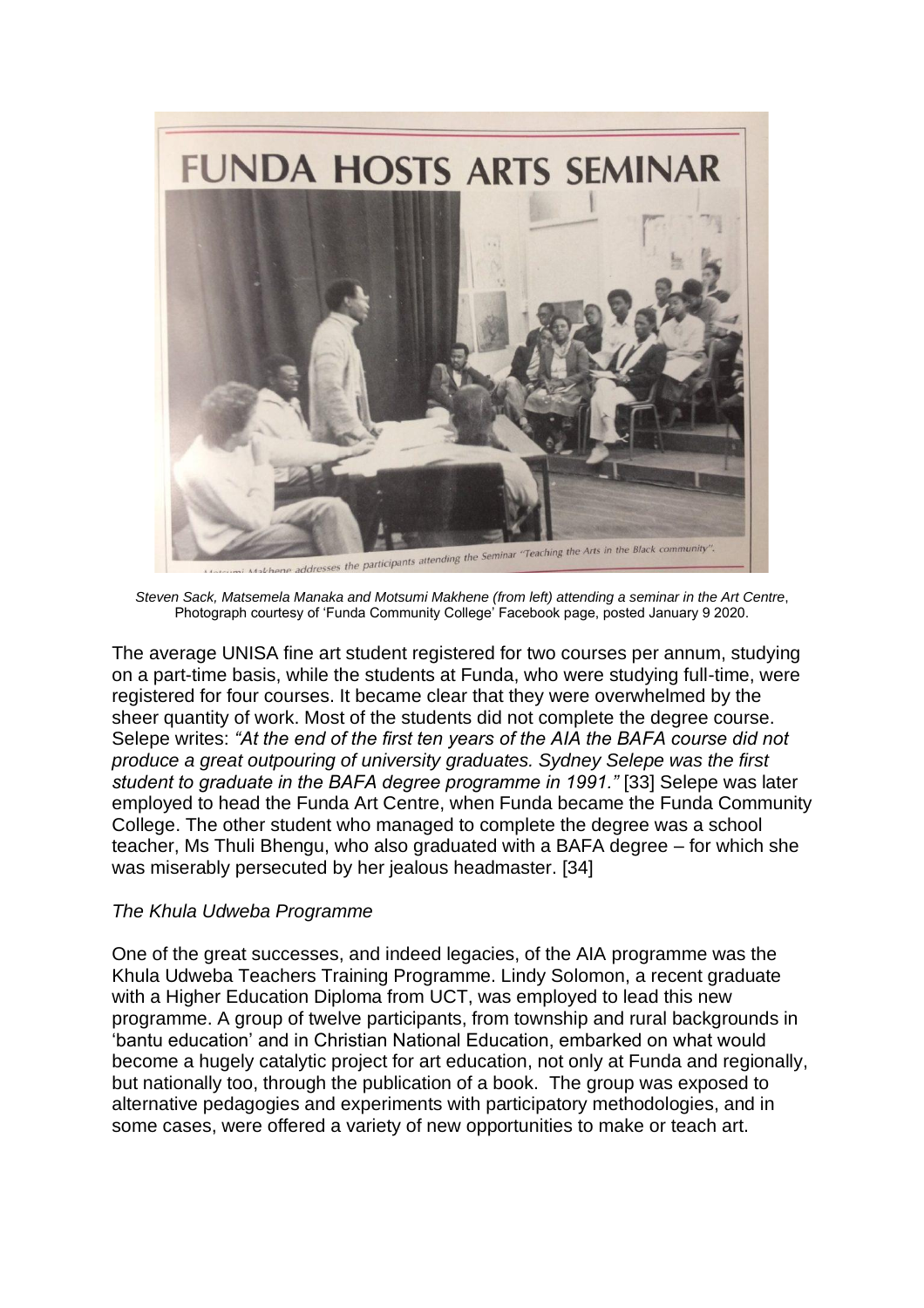In a recent telephone interview, Solomon recalls that these participatory and collaborative methods had not come from her lecturers at UCT, but emerged from her previous experience of workshops and readings of Paulo Freire, run by the students themselves. Participatory methods would challenge the 'hidden curriculum', alluded to by Mphahlele at the opening of Funda. Solomon describes how her method of questioning confused some participants at first, leading them to conclude that because Solomon was *"very young"*, she herself didn't know the answers. They thought that she was looking for guidance from these teacher trainees, who were mostly older than she was. But they soon came to understand their position as active agents, participating in the construction of this new dialectical pedagogy. Working in a *"spirit of non-judgement"*, Solomon recalls, *"it was an appropriate method for those times….and was well-received. People felt very empowered."* [\[35\]](https://asai.co.za/participatory-pedagogies-the-african-institute-of-art/#_edn35)

The participatory method extended to broader conversations with those on the Funda campus who were espousing Black Conciousness. "*Funda …. was quite a hotbed of black consciousness thinkers and intellectuals,"* says Solomon; she herself was witness to these discussions, which fed back into the project. [\[36\]](https://asai.co.za/participatory-pedagogies-the-african-institute-of-art/#_edn36)

These trainee teachers experienced a unique two-year process. Solomon described how *"the art had transformed them, and given them agency in their own lives….to think on their feet, and to live in very difficult conditions creatively."* People who graduated from the course *"spoke about …how they felt healed through the artmaking projects."* Solomon came to understand the extraordinary power of this emerging method. The participants developed their own art-teaching projects *"and they were very successful… sometimes in centres but mostly from their backyards"*. [\[37\]](https://asai.co.za/participatory-pedagogies-the-african-institute-of-art/#_edn37)

Sydney Selepe recalls: *"In 1990 Sydney Selepe and Tanki Mokhele took over the Khula Udweba course. Together they ran training workshops for teachers, in rural and peri-urban areas,… working with a number of developmental programmes (World Vision, Various youth organisations, and the Itsidu project in Limpopo). Most of the workshop participants were pre-primary and primary school teachers, who were working regularly with classes of children."*[\[38\]](https://asai.co.za/participatory-pedagogies-the-african-institute-of-art/#_edn38)

The handbook, also called *Khula Udweba*, with all one thousand five hundred copies sold, left a lasting legacy, and was destined to play a formative role in art teacher training in South Africa. Its impact is still felt to this day. Solomon herself would go on to use the *Khula Udweba* project to develop new methods for working in early childhood education with the Curriculum Development Project. Through her ongoing work, she continues to employ the capacity of art-making for facilitating healing.

#### *The AIA incorporated into the Funda Art Centre.*

I spent 1985 and 1986 as the director, and then returned to my full-time position at UNISA. I continued to serve as a board member of the AIA until the Funda Community College was established. Zakhele Mpalweni took over. Later he would be replaced by Selepe, who was followed by Sokhaya Charles Nkosi. Selepe picks up the unfolding thread of history: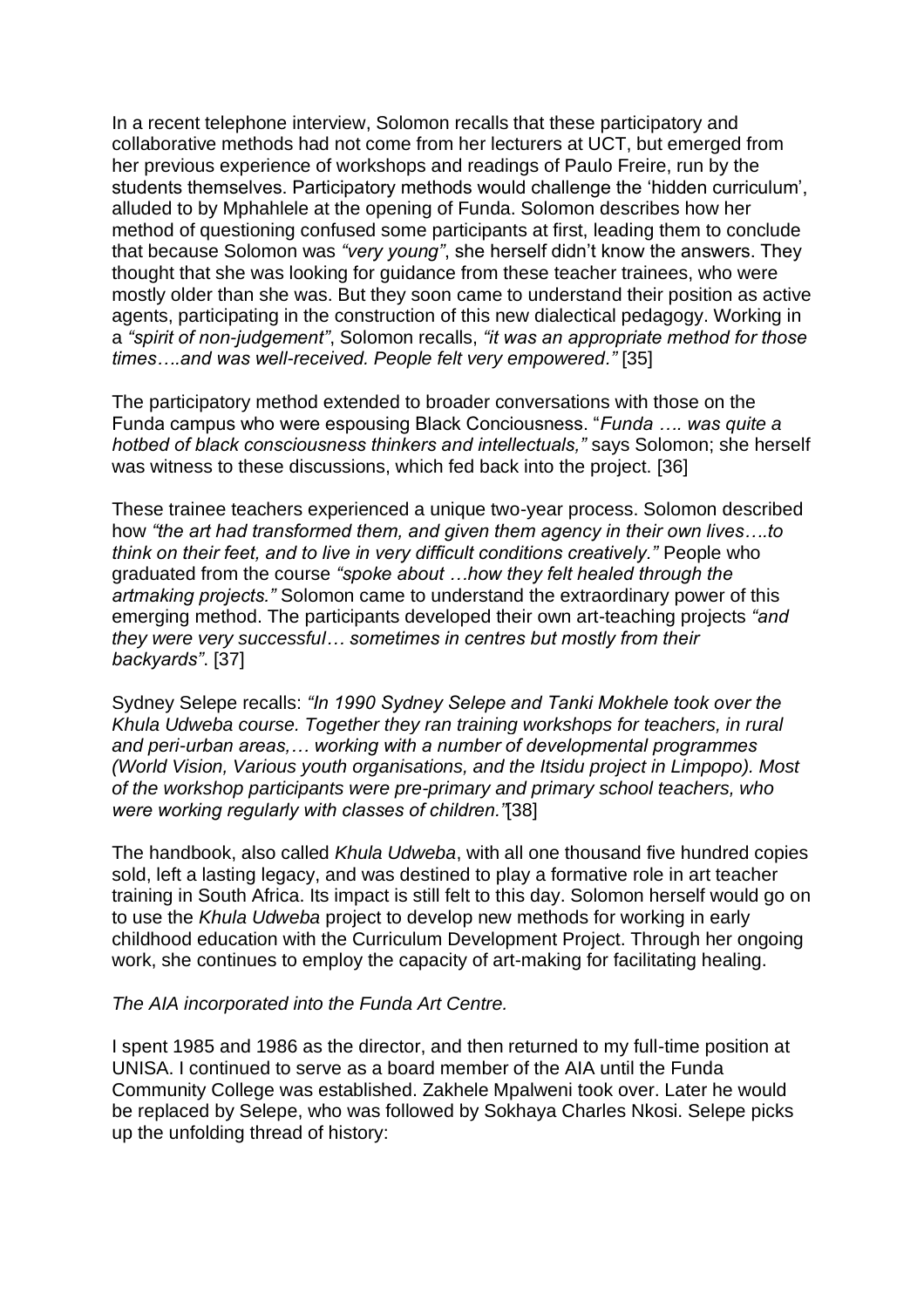*"The last stage in Funda Centre's evolution followed a principle decision to investigate the concept of Community College in 1988. A considered logical step towards transforming Funda Centre into an integrated institution that would maximise its developmental impact. It was not until April 1991, after a planning workshop by the Board that Funda began to walk the gauntlet of internal organisational change grappling with the anxieties and the policies of developing a unitary organisation from 13 autonomous projects. This transpired in a sea of shifting funding policies, especially foreign government agencies, hectic educational policy conceptualisation, frantic pre-election positioning, and dying NGO's.*

*The Funda Community College (FCC) as was envisaged, did not achieve the maximum impact due to a number of challenges, and key amongst them was lack of financial support. From the mid 90's onwards, the FCC started running out of funding; however in 2002 the National Lottery, Anglo Vaal, the National Development Agency intervened and made funds available towards some of the costs such as staff salaries.*

*Around 1998 former President Nelson Mandela visited FCC following an article in the newspaper that the FCC was facing closure due to lack of funds. Former President Mandela was accompanied by business people. The FCC then received additional support from Coca Cola and Eskom. In 2001 Mr Ricky Menell contributed R1m towards the visual arts programme. At this time, the FCC was also experiencing internal wrangles which led to some members of the board resigning."* [\[39\]](https://asai.co.za/participatory-pedagogies-the-african-institute-of-art/#_edn39)

The funding window for the arts that opened in the mid to late 1980s, began to disappear as the competition for resources increased and the 1990s approached. [\[40\]](https://asai.co.za/participatory-pedagogies-the-african-institute-of-art/#_edn40) This was the context with which Selepe, the young graduate who became director of the art centre, had to contend: *"The changes in the South African political scenario, since the early 90's, started to impact a great deal on international funding. International funding agencies started to re-examine their funding policies and focus. Community organisations such as the African Institute of Art fell outside their new focus and this led to difficulties in raising funds for the AIA."* [\[41\]](https://asai.co.za/participatory-pedagogies-the-african-institute-of-art/#_edn41)

The UNISA degree programme ceased to be the main focus and was replaced by the Bonono Fine Art Course, with ongoing non-formal links to Wits University. But for the students, the lack of material resources remained a huge challenge. Selepe describes how they were forced to seek ways to compensate for this dearth of resources: *"… the AIA survived by exploring economical image-making approaches that were bent on recycling junk to explore workable alternatives. These approaches involved media like collage, tie dye, collography, plastic fantasy technique, paper maché, the use of tyres, rags and other related paraphernalia in the making of sculptures."* [\[42\]](https://asai.co.za/participatory-pedagogies-the-african-institute-of-art/#_edn42)

Selepe also curated an exhibition of work from community art centers from various parts of South Africa, entitled *Come Together Exhibition*, funded by the Development Bank of South Africa. The exhibition included nine community arts centres from the various regions of the country.

Other achievements that Selepe lists: *"The late Nhlanhla Xaba….was the recipient of the prestigious 1998 Standard Bank Young Artist Award. Mbongeni Richman*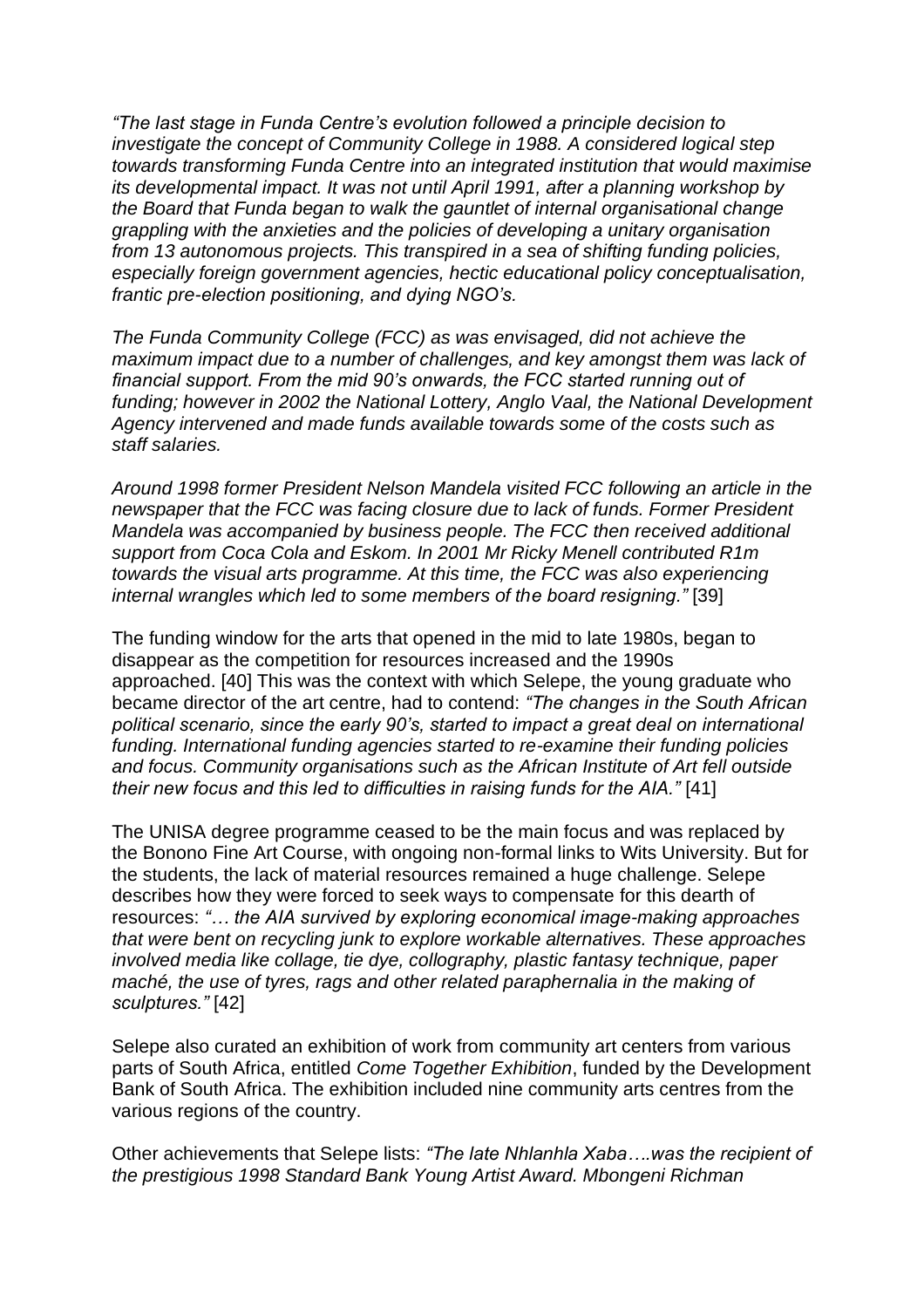*Buthelezi is a world acclaimed artist through his use of plastic as a painting media a technique that he discovered at Funda Art Centre. The late Wandile Mlangeni and Dominic Shabangu were both layout artists at PACE magazine. The late Tanki Mokhele illustrated for Tribute magazine while Sydney Selepe illustrated for Frontline Magazine. Percy Ndaba is one of the world's acclaimed fashion designers. The majority of other graduates are practitioners in the Visual art and their names occasionally appear in major art exhibitions. Avhashoni Mainganye from Limpopo as not only a world acclaimed artist, but has initiated an art school in Nzhelele former Venda."* [\[43\]](https://asai.co.za/participatory-pedagogies-the-african-institute-of-art/#_edn43)

In the 1994 transition to democracy, Selepe himself was to become the head of the newly established Gauteng Department of Sports, Recreation, Arts and Culture.

According to Sokhayi Nkosi in an interview in the Mail and Guardian, *"since Funda's heyday, much has changed."* He describes how private donations had run dry, that there had been no electricity since 2009, and that no other disciplines were being taught other than visual art. The musical instruments were stolen in 2008. What he describes as an *"invasion of a group called Senior Citizens Focus Co-operative (SCFC)"* was actually supported by the City of Johannesburg and the Johannesburg Property Company, who backed the SCFC in seizing control of the buildings. After a desperate struggle to retain a working space for artists Nkosi had enrolled, and the continuing visual art education programme, there was no other option than to obtain legal assistance, that lead to a court case. Eventually Nkosi managed to regain control, but by then the organisation faced dire financial straits. [\[44\]](https://asai.co.za/participatory-pedagogies-the-african-institute-of-art/#_edn44)



*Sokhaya Nkosi sits in his office with a portrait of Es'kia Mphahlele behind him*, Photograph courtesy of Oupa Nkosi (The Mphahlele portrait in the photograph is by Mbongeni Richman Buthelezi)

I undertook a visit to Funda on June  $16<sup>th</sup>$  2011 to witness the utter devastation for myself. The library had been severely damaged, and the shelves stolen. The building leaked and the books were strewn across the floor or piled in boxes. Mangainye takes up the story as he remembers the library: *"The Funda Centre library was to me the pride of the township ….when I hear of the books been vandalized, I wonder what kind of men could do such a thing. Is it the riddle of the gun against the*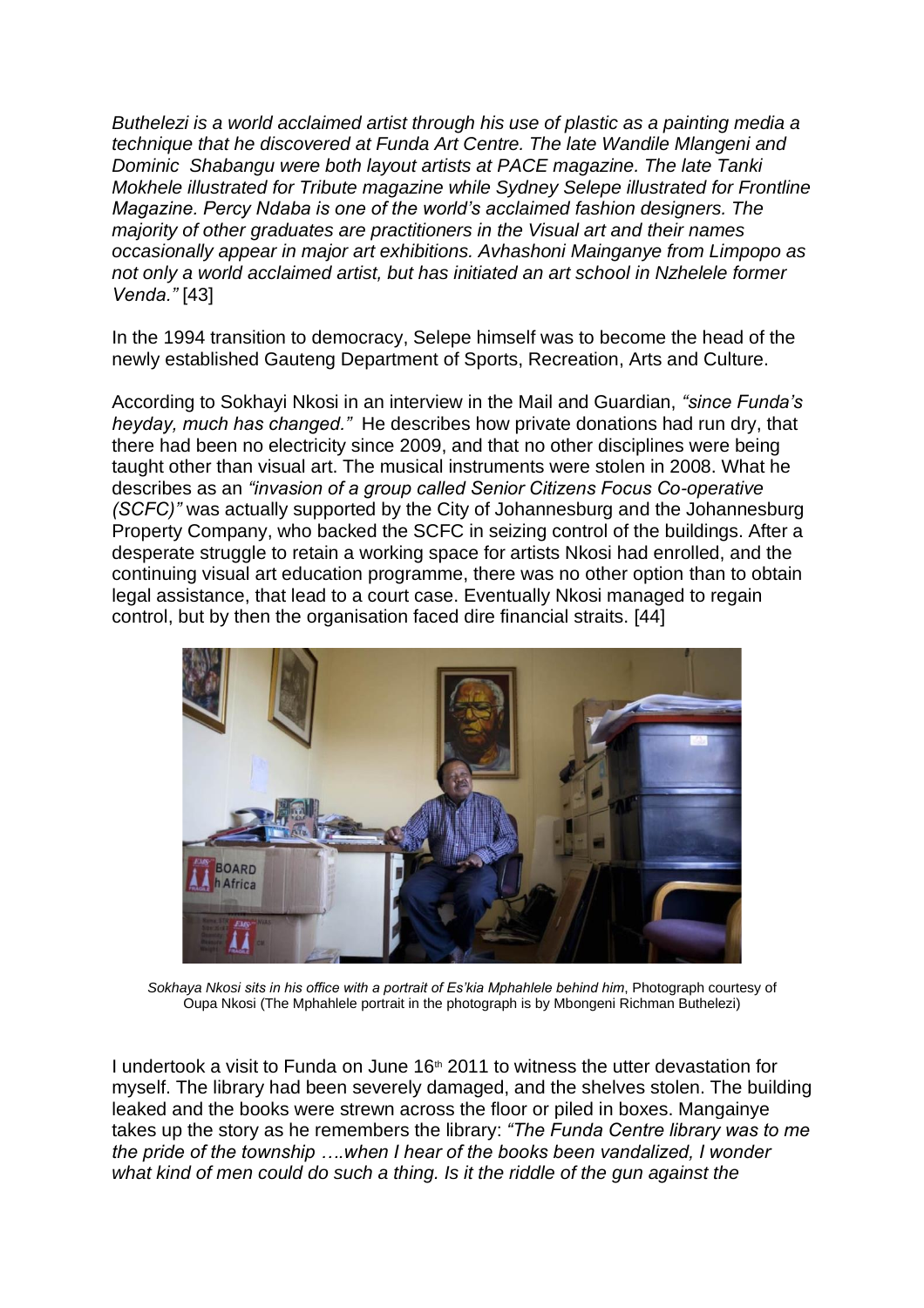*brain?"* [\[45\]](https://asai.co.za/participatory-pedagogies-the-african-institute-of-art/#_edn45) The Art Centre had been completely vandalized. Broken pianos, stolen tools, a severely damaged printing press, and destruction of the electrical wiring, had forced Nkosi to abandon it and to move into an adjacent prefabricated building.

*Conclusion*



Sokhaya Nkosi walking through the vandalised studios in Jun 2011. Photograph by Steven Sack

In the 1980s, art centres, community centres, and institutes were a desperate response to a terrible reality that could only be tackled through systemic change.

They had begun in the 1950s when the Evangelical Lutheran church in Rorke's Drift realised that arts and crafts could be used as part of healing. Their first artistic acts were part of the recovery of sick patients, especially women. In the 1980s, community art centres were a response arising out of collective and participatory practices, which, despite beginning to make significant changes in the last dying years of apartheid, were not able to transition sustainably into the new democracy. For all the human investment of those who helped create the community arts movement, the democratic government failed to recognise the value of these resources to healing and human development. The ultimate irony is that the department responsible for the arts is also supposed to lead the government in 'social cohesion'. However, the current government, despite delivering library services, fails to implement policy that will deliver sustainable

community art services. The 2017 White Paper makes this argument and points to the fact that libraries are sustained through a Conditional Grant provided by the state. [\[46\]](https://asai.co.za/participatory-pedagogies-the-african-institute-of-art/#_edn46) Without an effective financial instrument with proper norms and standards, the story of failed community art centres will be continually repeated.

*Steven Sack is an independent consultant and was a fellow of the Wits City Institute. His professional career history spans institutional directorship, arts management, arts education and curating. Sack was the guest curator for the well-known 1988 exhibition "The Neglected Tradition: Towards a new history of South African Art 1930-1988" at the Johannesburg Art Gallery.*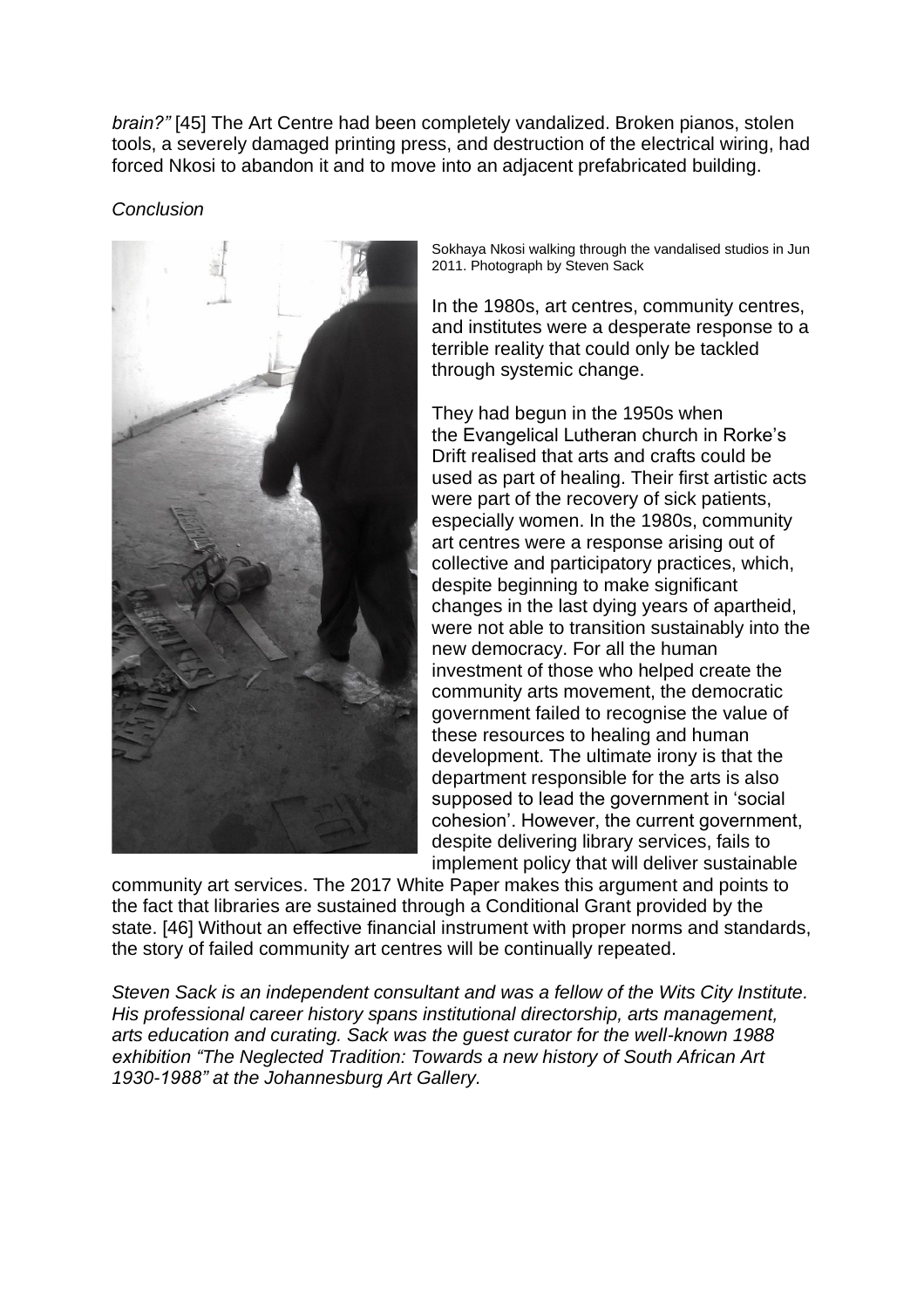Notes.

[\[1\]](https://asai.co.za/participatory-pedagogies-the-african-institute-of-art/#_ednref1) The term 'non-racial' is used in the specific context of the struggles that were fought against Apartheid in civic organisations that included a mix of racial actors, who believed that it was possible to engage on equal terms, across these racial divides, even in a context of legislated inequality.

[\[2\]](https://asai.co.za/participatory-pedagogies-the-african-institute-of-art/#_ednref2) Mark Fleishman coins this phrase in an interview with Prof. Christo Doherty on the Arts Research Africa (ARA) Podcast, talking about the performing arts and research modalities that arise where these kinds of linkages exist. ARA Podcast, *The Hybrid model of Performance-Research: A conversation with Mark Fleishman*, (Arts Research Africa, May 2020), https://www.iono.fm/e/864923.

[\[3\]](https://asai.co.za/participatory-pedagogies-the-african-institute-of-art/#_ednref3) Conscientisation, or 'conscientizagao', is a key concept in Freire`s approach. The word refers to the critical understanding of the world's workings that individuals and communities develop through pedagogy emphasising history, dialogue, reflection and action. Paulo Freire, *Pedagogy of the Oppressed*, (London; New York: Continuum, 2005).

[\[5\]](https://asai.co.za/participatory-pedagogies-the-african-institute-of-art/#_ednref5) Frank Andrew Meintjies, *The Katlehong Arts Centre story; a remarkable journey*, (Frankbeat, 2016), http://frankbeat.blogspot.com/2016/05/the-katlehong-arts-centrestory.html,

- [\[6\]](https://asai.co.za/participatory-pedagogies-the-african-institute-of-art/#_ednref6) Meintjies, *The Katlehong Arts Centre story.*
- [\[7\]](https://asai.co.za/participatory-pedagogies-the-african-institute-of-art/#_ednref7) Meintjies, *The Katlehong Arts Centre story.*
- [\[8\]](https://asai.co.za/participatory-pedagogies-the-african-institute-of-art/#_ednref8) www.trianglenetwork.org

[\[9\]](https://asai.co.za/participatory-pedagogies-the-african-institute-of-art/#_ednref9) John Muafangejo and Warren Siebrits *Gallery Choice 008: John Muafangejo*, Artthrob:80 (2004), [https://artthrob.co.za/04apr/gallery\\_choice.html](https://artthrob.co.za/04apr/gallery_choice.html)

- [\[10\]](https://asai.co.za/participatory-pedagogies-the-african-institute-of-art/#_ednref10) Steven Sack and Sandy Burnett, *Interview by correspondence*, (2020).
- [\[11\]](https://asai.co.za/participatory-pedagogies-the-african-institute-of-art/#_ednref11) Steven Sack and Sandy Burnett, *Interview.*
- [\[12\]](https://asai.co.za/participatory-pedagogies-the-african-institute-of-art/#_ednref12) Steven Sack and Sandy Burnett, *Interview.*
- [\[13\]](https://asai.co.za/participatory-pedagogies-the-african-institute-of-art/#_ednref13) Steven Sack and Sandy Burnett, *Interview.*
- [\[14\]](https://asai.co.za/participatory-pedagogies-the-african-institute-of-art/#_ednref14) Sack and Burnett, *Interview.*
- [\[15\]](https://asai.co.za/participatory-pedagogies-the-african-institute-of-art/#_ednref15) Sack and Burnett, *Interview.*

[\[16\]](https://asai.co.za/participatory-pedagogies-the-african-institute-of-art/#_ednref16) Robin Lee, 'The Urban Foundation: Another Perspective', *Reality* 14:3 (1982),  $15 - 17$ .

[\[17\]](https://asai.co.za/participatory-pedagogies-the-african-institute-of-art/#_ednref17) It is interesting to note that the Urban Foundation was unsuccessful in the late 1970s when they offered to assist the Community Arts Project in Cape Town. *"In*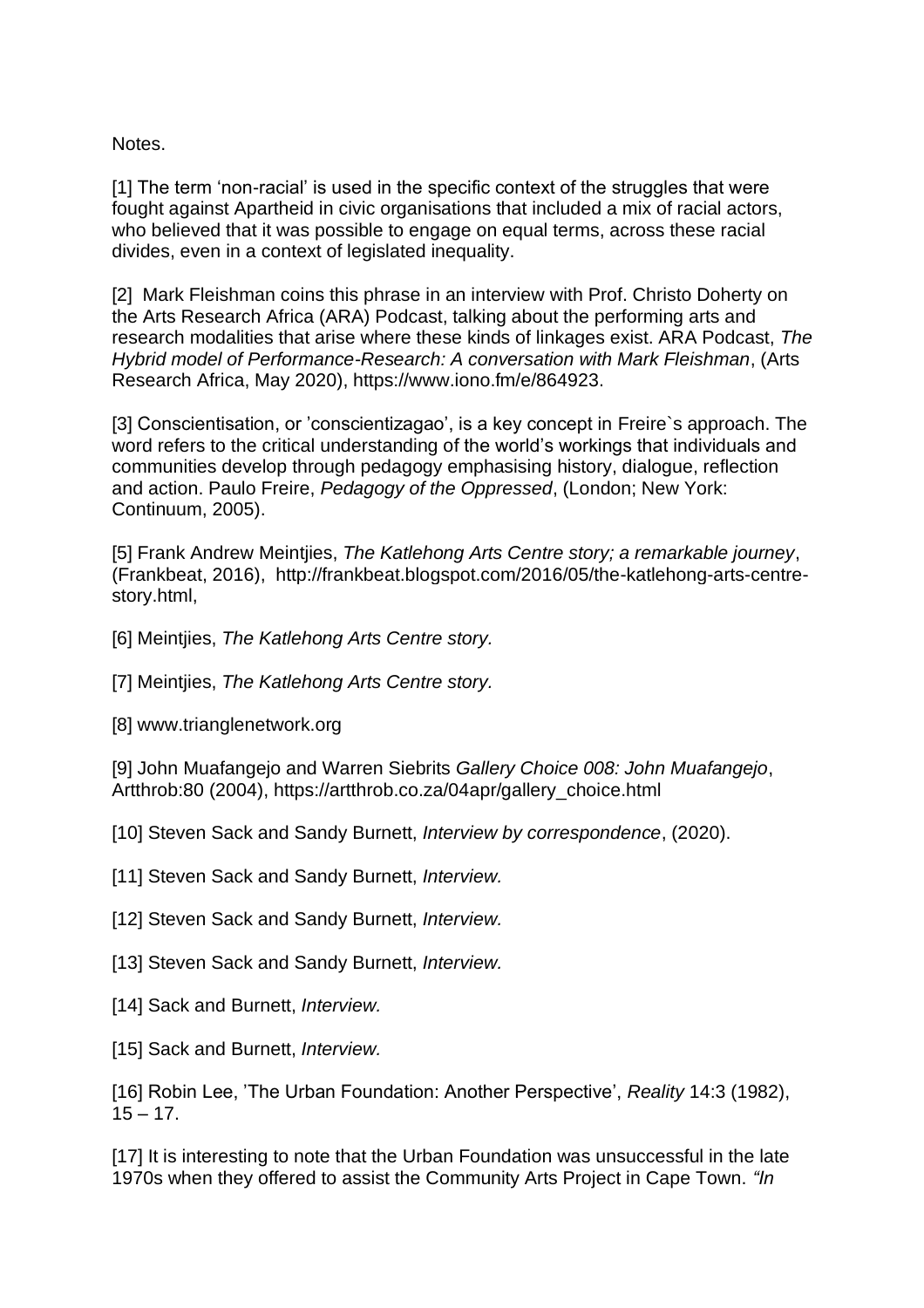*1979 members decided to reject funding from the Urban Foundation, an initiative by big business to build a black middle-class as a strategy towards diffusing the threat of a black revolution."* Mario Pissarra, 'The Community Arts Project: legacies and limitations of an arts centre', *Third Text Africa* 12*,* (2020) 33 – 53.

[\[18\]](https://asai.co.za/participatory-pedagogies-the-african-institute-of-art/#_ednref18) Lee, 'The Urban Foundation, 16.

[\[19\]](https://asai.co.za/participatory-pedagogies-the-african-institute-of-art/#_ednref19) Mphahlele's 1984 keynote address was titled *The Crisis of Black Leadership*, and was published in the Capricorn papers. Excerpts can be found at Funda Community College's Facebook page.

[\[20\]](https://asai.co.za/participatory-pedagogies-the-african-institute-of-art/#_ednref20) Mphahlele, *The Crisis of Black Leadership.*

[\[21\]](https://asai.co.za/participatory-pedagogies-the-african-institute-of-art/#_ednref21) Mphahlele, *The Crisis of Black Leadership.*

[\[22\]](https://asai.co.za/participatory-pedagogies-the-african-institute-of-art/#_ednref22) Mphahlele, *Alternative Education Now.* (Funda Forum – May 1986)

[\[23\]](https://asai.co.za/participatory-pedagogies-the-african-institute-of-art/#_ednref23) Mphahlele, *Alternative Education Now.*

[\[24\]](https://asai.co.za/participatory-pedagogies-the-african-institute-of-art/#_ednref24) Sydney Malefo Selepe, *The History of The African Institute of Art (AIA) At the Funda Art Centre, Diepkloof (Soweto)*, (unpubliished).

[\[25\]](https://asai.co.za/participatory-pedagogies-the-african-institute-of-art/#_ednref25) Steven Sack with Avashoni Mainganye, *Telephone Interview*, (date).

[\[26\]](https://asai.co.za/participatory-pedagogies-the-african-institute-of-art/#_ednref26) Sack and Mainganye, *Telephone Interview.*

[\[27\]](https://asai.co.za/participatory-pedagogies-the-african-institute-of-art/#_ednref27) Sack and Mainganye, *Telephone Interview.*

[\[28\]](https://asai.co.za/participatory-pedagogies-the-african-institute-of-art/#_ednref28) Sack and Mainganye, *Telephone Interview.*

[\[29\]](https://asai.co.za/participatory-pedagogies-the-african-institute-of-art/#_ednref29) Sack and Mainganye, *Telephone Interview.*

[\[30\]](https://asai.co.za/participatory-pedagogies-the-african-institute-of-art/#_ednref30) Selepe, *The History of The African Institute of Art*.

[\[31\]](https://asai.co.za/participatory-pedagogies-the-african-institute-of-art/#_ednref31) Lize van Robbroeck, 'Race and Art in Apartheid South Africa', In *Visual Century Volume 2, 1945 – 1976: South African Art in Context*, (Johannesburg, Wits University Press, 2011), 78 – 95. 81.

[\[32\]](https://asai.co.za/participatory-pedagogies-the-african-institute-of-art/#_ednref32) Funda Community College, *Excerpt from Funda Forum, November 1985,* (Facebook, posted January 9th 2020.)

[\[33\]](https://asai.co.za/participatory-pedagogies-the-african-institute-of-art/#_ednref33) Selepe, *The History of The African Institute of Art*.

[\[34\]](https://asai.co.za/participatory-pedagogies-the-african-institute-of-art/#_ednref34) Thuli Bhengu was a schoolteacher who took advantage of the opportunity afforded to teachers to obtain a University degree. She achieved this under great adversity, including a complete lack of support from the Principal in her school. Despite this with great tenacity and hard work she became the first black woman to graduate with a BAFA degree from UNISA. Koos van der Walt, one of the lecturers in the Fine Art Dept greatly helped her to achieve this milestone.